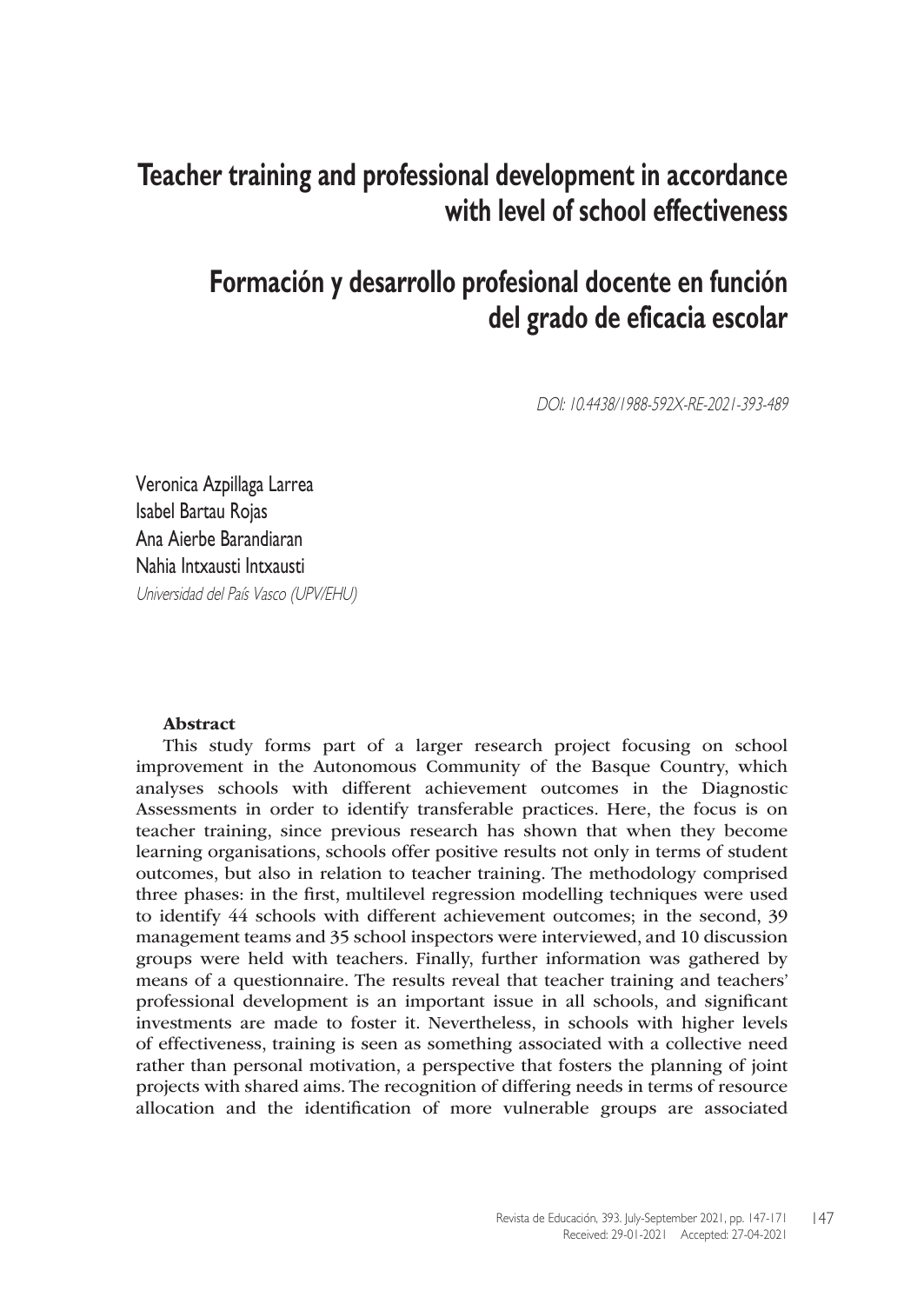with institutional support and education policies. The study confirms the need for a set of basic conditions (stable team, administrative support, planning and management) to ensure the establishment of dynamics that help schools become learning organisations, enable professional growth and contribute to the optimisation of student outcomes.

*Keywords:* Teacher training, professional development, school effectiveness, resource allocation, social integration

#### Resumen

El trabajo se enmarca en la línea de investigación de la Mejora escolar en la Comunidad Autónoma Vasca, centros con resultados diversos en logros que se reflejan en las pruebas de evaluación diagnóstica, son estudiados con el fin de explicar prácticas transferibles. Se ha puesto el foco en la formación docente, tomando en consideración aquellas investigaciones que apuntan a que las escuelas, transformadas en organizaciones que aprenden, ofrecen resultados positivos no solo en los resultados del alumnado, también en la formación de su profesorado. La metodología comprende tres fases definidas: en la primera, con técnicas estadísticas de regresión multinivel se han identificado 44 centros con variación en los logros; en la segunda, se han realizado entrevistas a 39 equipos directivos, 35 responsables de inspección, y se han llevado a cabo 10 grupos de discusión con docentes. Finalmente se ha completado la información con un cuestionario. Los resultados muestran que en todos los centros la formación y desarrollo profesional docente es importante y existe una inversión relevante para su impulso. Sin embargo, cuando la eficacia es más alta, se considera que la formación debe responder a la necesidad colectiva más que a una motivación personal algo que, consecuentemente, revierte en la planificación de un proyecto conjunto con objetivos comunes compartidos. El reconocimiento de la diversidad de necesidades en la dotación de recursos y la identificación de colectivos más vulnerables, se relacionan con el respaldo institucional y las políticas educativas. El trabajo ratifica la necesidad de disponer de unas condiciones básicas (estabilidad del equipo, respaldo administrativo, planificación y gestión) para que las dinámicas que promueven que un centro se transforme en organización que aprende sea una realidad que haga posible el crecimiento profesional y contribuya a la optimización de los resultados del alumnado.

*Palabras clave:* Formación de profesorado, desarrollo profesional, eficacia del centro de enseñanza, asignación de recursos, integración social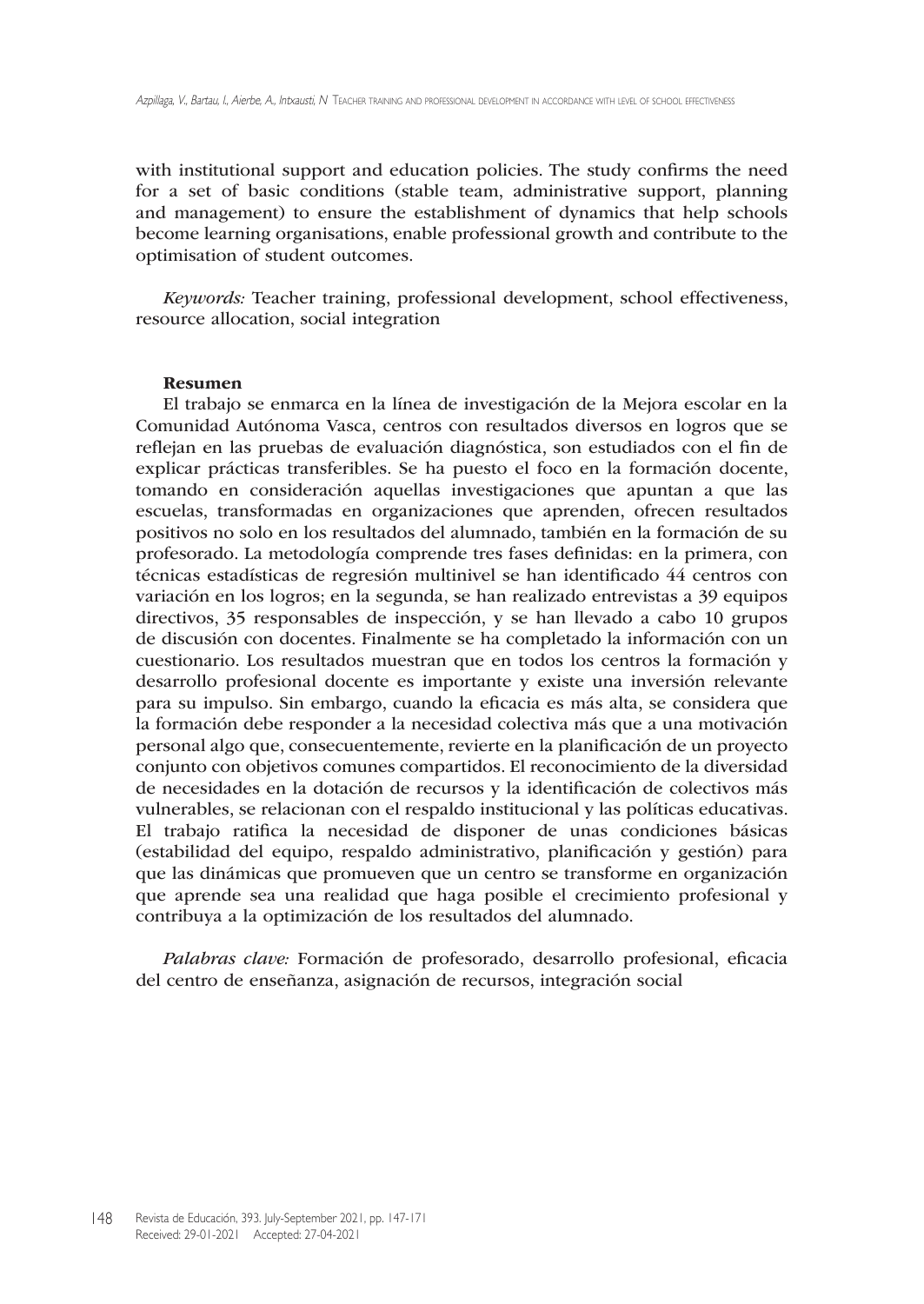### **Introduction**

This study forms part of the School Effectiveness and Improvement movement, which focuses on researching the conditions, processes and strategies that influence school improvement, understood as 'a series of concurrent, recurring processes through which a school optimises the comprehensive development of each of its students, by increasing the quality of the school itself and its teaching staff' (Murillo & Krichesky, 2015, p.71). This approach views the professional development of teachers as one of the keys to improving teaching quality and student learning and development, placing the locus of change in the school itself in order to generate a true culture of learning. Professional teacher training starts with initial training and continues during both induction (European Commission, 2010) and the rest of the individual's teaching career. This study focuses on in-service teacher training.

During the nineteen-nineties, different methods of assessing improvement plans arose, alongside new professional development proposals, giving rise to new teacher collaboration strategies. From a cultural perspective, emphasis was placed on interactions between innovation and the beliefs and attitudes held by schools and teachers, in accordance with the idea that these attitudes and beliefs play a key role in the configuration of innovation (González-Barbera et al., 2012; Rodríguez-Gómez & Gairín, 2015).

Bolívar (2014) points out that the main characteristics of a learning context are linked to structures that facilitate collective learning focused on student performance, mutual trust, conflict and consensus, and broadening the community to include networks and alliances.

Some authors have shown that leadership is a key factor for organisational learning and the improvement of the system. In this sense, the distributed leadership model seems to be the most conducive to professional learning among teachers (Admiraal et al., 2019). Harris and Jones (2018) also highlight its relationship with teacher leadership, which is characterised by three dimensions: 1) its *influence* on the process of school transformation and educational change, more than a specific role of formal responsibility; 2) as an *action* that goes beyond teachers' formally assigned role in the classroom, prompting them to share practices and bring about change; 3) *excellent pedagogical development*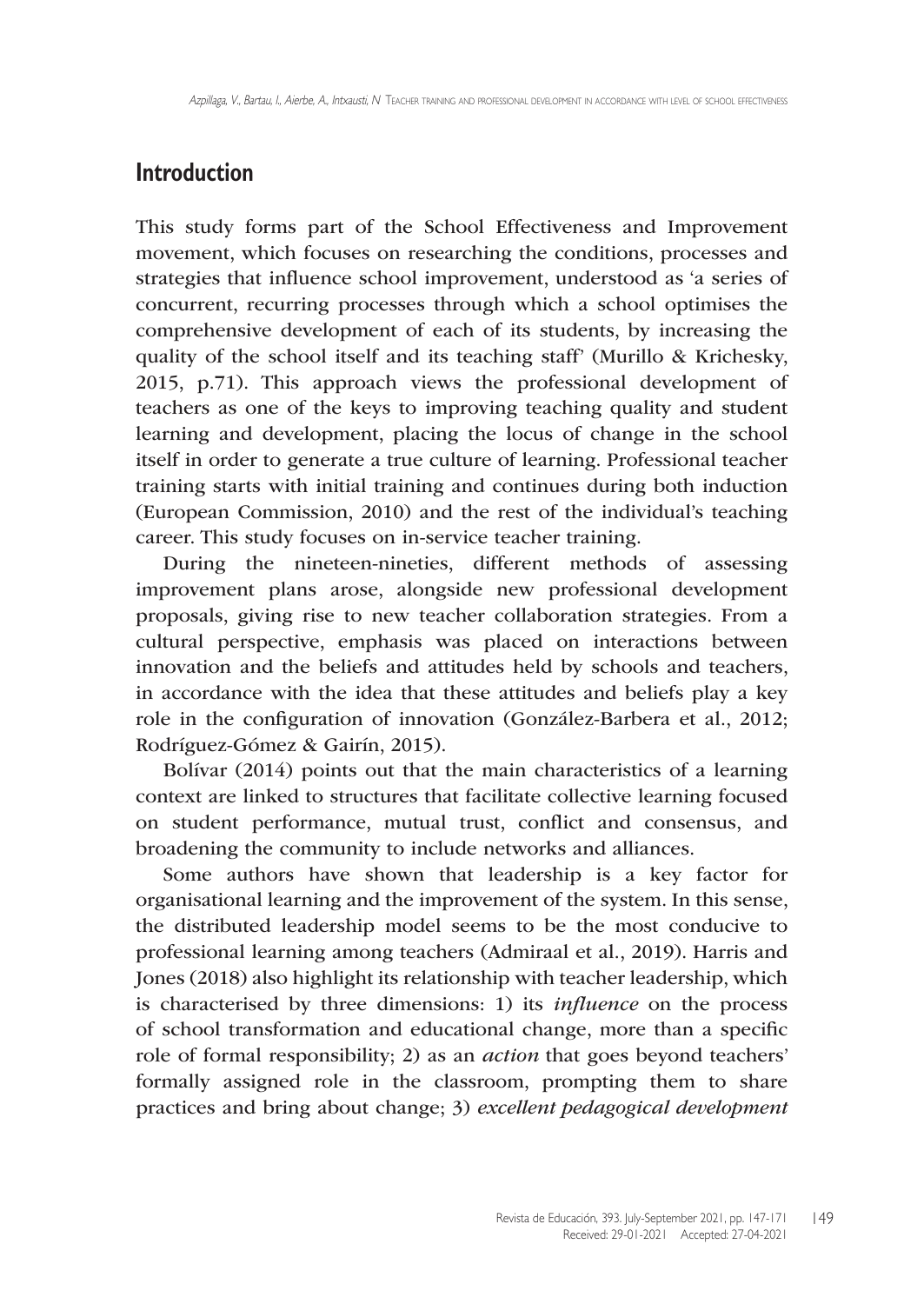inside and outside the classroom, in order to influence the practice of others in both the school and the wider system.

Based on evidence of and implications for school and teaching practice provided by the science of learning and development (Cantor et al., 2018; Darling-Hammond et al., 2018; Osher et al., 2018), Darling-Hammond et al. (2020) identify different practices that should be taken into consideration in teacher training, such as mastery-oriented assessment, the acquisition of metacognitive skills, the development of social, emotional and cognitive skills and habits, educative and restorative approaches to behaviour, integrated school support services, extended learning time, and fostering family-school-community partnerships, among others. For its part, with the aim of promoting innovation in education systems, the World Economic Forum (2020) proposes creating networks for increasing collaboration between leaders.

In an analysis of professional teacher development models and programmes in Spain and other countries, Martín (2015) found that learning communities that engage in collaborative activities were scarce in the Spanish education system. This lack, she argues, is a limitation both in terms of teacher training activities and in relation to the overall model of professional teacher development, and what is required is increased investment in the implementation of improvements and a legal framework that regulates the teachers' statute and the training of recently-qualified teachers.

Other studies carried out in Spain highlight the importance of providing reflexive teacher training throughout teachers' entire careers (González Calvo & Barba, 2014), incorporating students' voices (Ceballos-López et al., 2019; Susinos & Haya, 2014) and focusing on teacher engagement in *lesson study*, with results indicating that this fosters reflexive processes among teachers, aimed at transforming and improving teaching practice (Escudero et al, 2018; Peña, 2012; Saiz-Linares et al., 2019; Simón et al., 2018). According to García Bravo and Martín Sánchez (2013), of particular importance also is the idea of enhancing teaching expertise through shared reflexion on praxis. Here, the concept of teacher training encompasses the principles, processes and meanings that underpin teachers' behaviour. Expertise becomes a discourse which explains and questions educational practice through verbal expression. This discourse can be very diverse, pertaining to a specific situation through multiple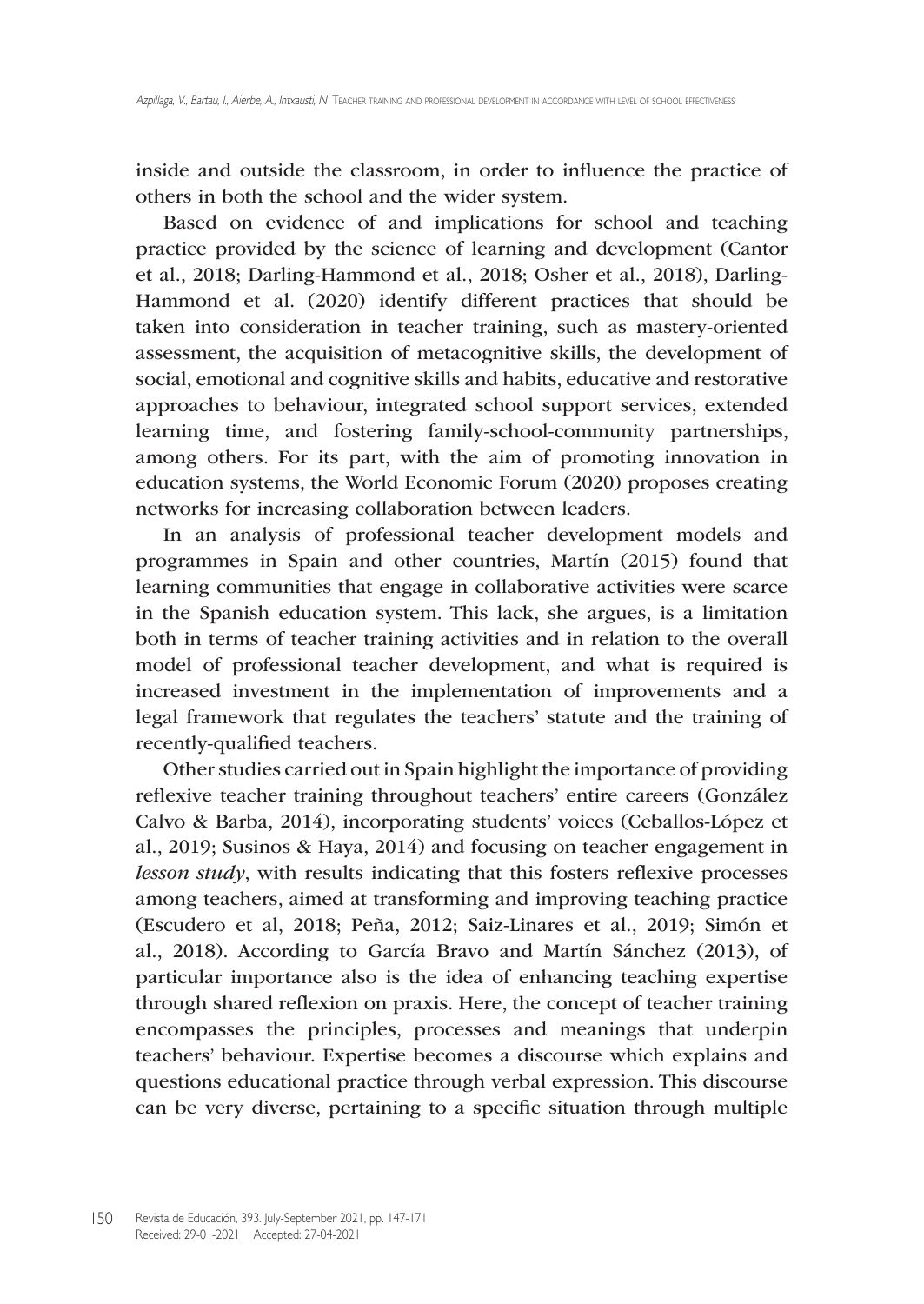different dimensions that are reconstructed throughout a teacher's entire professional career.

#### ■ Teacher training models

Two complementary models have emerged for enhancing teachers' level of professionalism: expert-led lifelong learning and in-school training programmes (Imbernón, 2019). The former is based on formal, official training organised and supported by stakeholders outside the school, while the latter is more informal and systematic, and takes place within the school itself (Escudero, 2017). Nieto and Alfageme-González (2017) propose a classification of different types of lifelong learning based on two main categories: individual technical training (talks, conferences, workshops, online courses, etc.), and collegial professional development (coaching, peer observation, shared teaching, school visits, work groups, cooperative action research, professional communities and professional networks, etc.). These models can be further divided into two main types of training method: elements linked to the training structure-context (format, duration, participation, place, leadership) and elements associated with the process-content of the training (design, consistency, learning case, contents and processes).

In the 2018 TALIS report (Spanish Ministry of Education and Vocational Training, 2019), the different types of lifelong learning for teachers were subdivided into formally structured activities (talks, workshops, formal qualification programmes) and informal activities (networking, collaboration between colleagues, reading academic papers, etc.). According to this report, primary teachers' participation in professional development activities (95%) was slightly higher than their counterparts in secondary (92%). Of the different types of activity, the most common among teachers are face-to-face courses or seminars. Regarding professional development activities that take place inside the school itself, primary teachers participate more than secondary teachers in both tutorials and/or peer observation (as part of formal school programmes), as well as in teaching networks set up specifically to foster teachers' professional development. The professional training area highlighted most often by management teams is that linked to fostering collaborative work among teachers. Both management teams and primary and secondary teachers themselves coincide in underscoring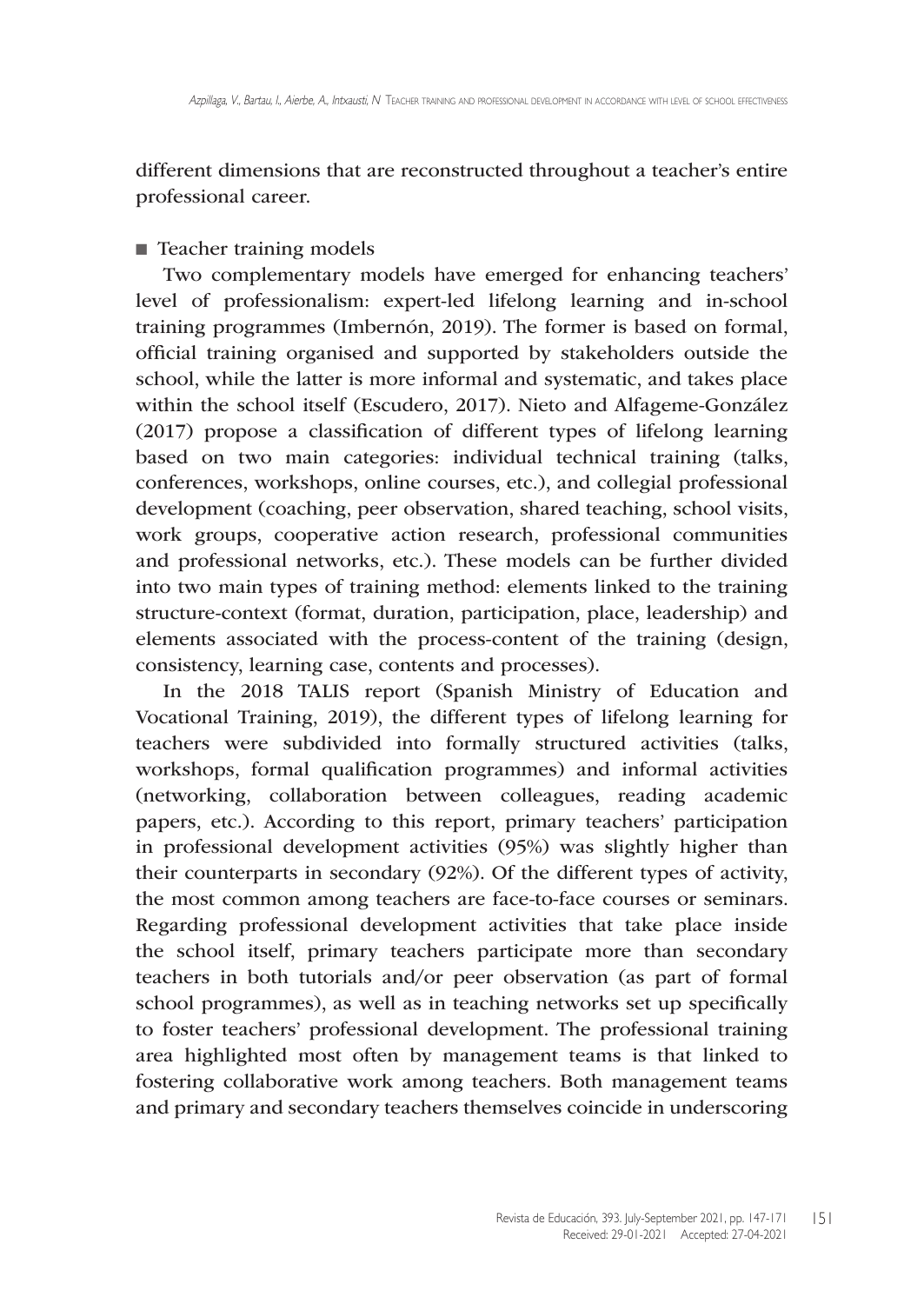the following aspects that hamper training: lack of incentives, timetable clashes and family responsibilities.

Much headway has been made recently in this field, in terms of both research and practice (Borko et al., 2010). Rather than focusing on occasional activities, greater importance is now attached to professional development closely linked to teachers' everyday professional practice, supported by the school itself and the school leadership (which is participatory and distributed). Based on the work of Guskey (2002), Escudero (2017, p. 6) identifies the following dimensions of lifelong learning: Political structures regarding teaching staff and lifelong learning; Components of the training; Organisation, support and stakeholders; Impact on teachers and teaching; and Impact on students and their learning. As part of the move to turn schools into learning organisations, Estebaranz (2017) argues that improving implies fostering collaborative practices among teachers. Moreover, the participation of schools themselves in networks has an impact on improvement and innovation (Susinos et al., 2019). According to Azorín and Mujis (2018), the weak culture of collaboration and ineffective governmental mechanisms, which serve to separate professional and social capital, hamper these processes.

■ Teacher training in the Autonomous Community of the Basque Country (ACBC)

The Basque Regional Government's Department of Education prioritises in-school teacher training based on a diagnosis of real needs and situations, accompanied by innovation processes in which reflexion and the exchange of learning and experiences by teachers are seen as the key to improving student learning. The Department also emphasises the importance of assessing training processes, in order to identify their impact on different areas of school life. To this end, it offers schools different types of training programmes. Although some were originally oriented towards individual training, the Prest Gara programme (implemented during the 2014-2015 academic year) today offers a training proposal open to the entire educational community, which focuses on the whole school with the aim of ensuring the acquisition of competencies by students.

It is important to highlight the increase over recent years in the number of programmes which seek to facilitate experience exchange, the analysis of practice and the search for shared solutions focused either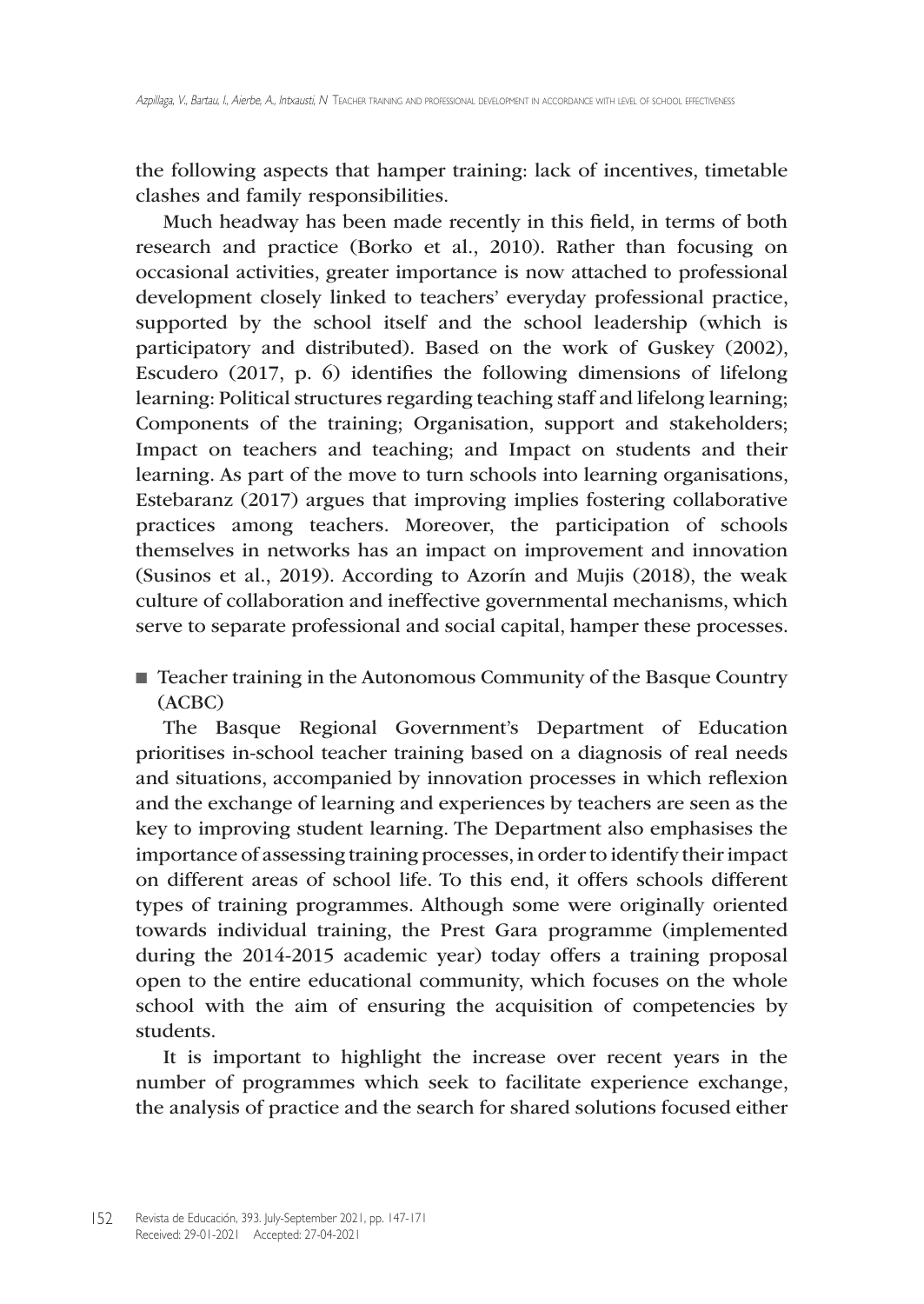on the school itself (training and innovation programmes) or on training centres or participation in school networks. All concentrate their efforts on encouraging teachers to think together about their practice, as a means of changing the way they teach in the classroom. The report published by Mckinsey & Company (2007) highlights the need to prioritise certain interventions in schools in accordance with their level (poor-acceptable, acceptable-good, good-very good, very good-excellent). At the first two levels, greater importance is attached to the need to provide teachers with pedagogical support and help them identify areas for improvement based on an analysis of student outcomes. At the second two levels, the key issue is the professionalisation of teaching staff. The aim is to encourage fidelity to certain teaching styles, and to foster decentralised, school-led training models, using methods such as peer training and inter-school training. Teachers should be offered the opportunity to specialise and develop professionally, and more highly-qualified teachers should be able to dedicate part of their working day to innovation and expert activities (Gobierno Vasco-Basque Government 2015, 2020). The study cited earlier (ISE-IVEI, 2015) warns that, according to the PISA 2012 results, schools in the ACBC are mainly at the second and third level.

There is therefore a need to implement training programmes based on collaborative practices which include reduced working hours, greater recognition, incentives and professional career opportunities for expert teachers, who can help guide their colleagues while at the same time fostering an exchange of expert professionals among schools. These measures should be accompanied by greater financial and pedagogical autonomy for professionals working at the school. Lizasoain et al. (2016) observed that, in the highly-effective schools of the ACBC, teachers were very committed to and involved in their task. Training is systemised, based on a set of clearly identified needs and characterised by being mainly collaborative and carried out in schools themselves.

Within this framework, the general aim of this study is to compare interventions aimed at facilitating the professional development of teachers in schools with high (HE) and low (LE) levels of effectiveness in the ACBC. The specific aims of the study are as follows:

■ To compare teachers' views regarding training and professional development in both types of school.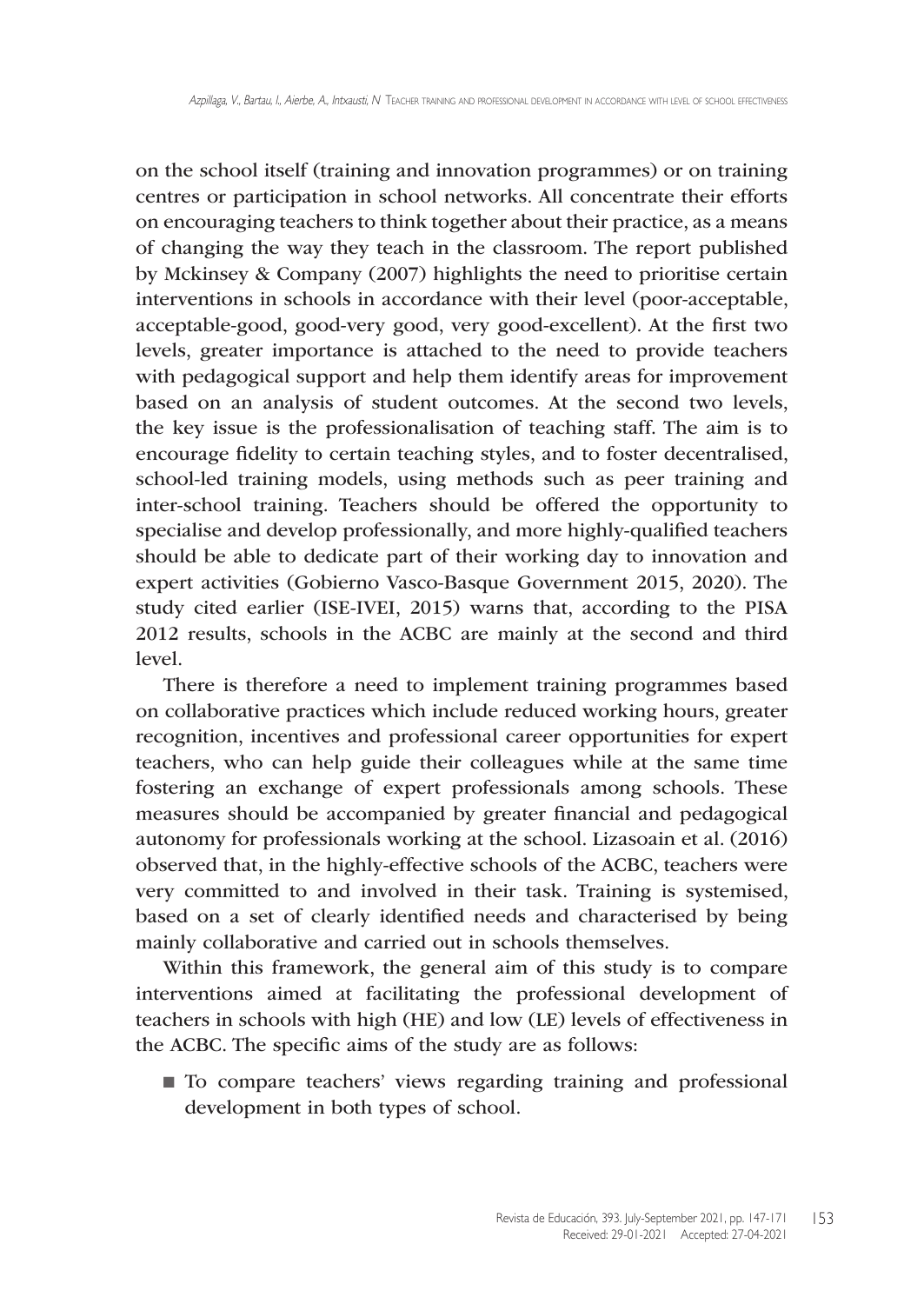■ To describe how the management teams, inspectors and teachers working in schools with high and low effectiveness levels perceive the types of training and professional development activities carried out.

## **Method**

The methodology comprised 3 phases. In the first phase, the schools were selected using a statistical method (multilevel regression techniques); in the second, information pertaining to school improvement was gathered by means of a questionnaire designed for and completed by teachers; and in the third phase, the information was triangulated, using qualitative data gathering techniques including interviews with management teams and inspectors and discussion groups with teachers working at the selected schools.

# **Sample**

The study covers the entire population, since all schools with more than one class per year in the ACBC education network were taken into consideration.

The results obtained across 5 Diagnostic Analyses (DAs) were analysed, and schools were divided into groups on the basis of a set of clearly defined criteria. The criteria and statistical models used took the results of the mathematics, reading comprehension in Spanish and reading comprehension in Basque DA tests as the criterion variable (Lizasoain, 2020). Although in the broader study four school effectiveness criteria are defined, in the present study we analyse the information relating to just two of them: increase (or decrease) in residual values, and consistency (high or low) of extreme residuals. This is because the aim of the study was to describe and compare schools with very high and very low residuals. Multilevel regression techniques with linear hierarchical models (Joaristi et al., 2014) were used to statistically identify the scores obtained each year and in each subject by schools with similar characteristics, after first controlling for the effect of contextual variables.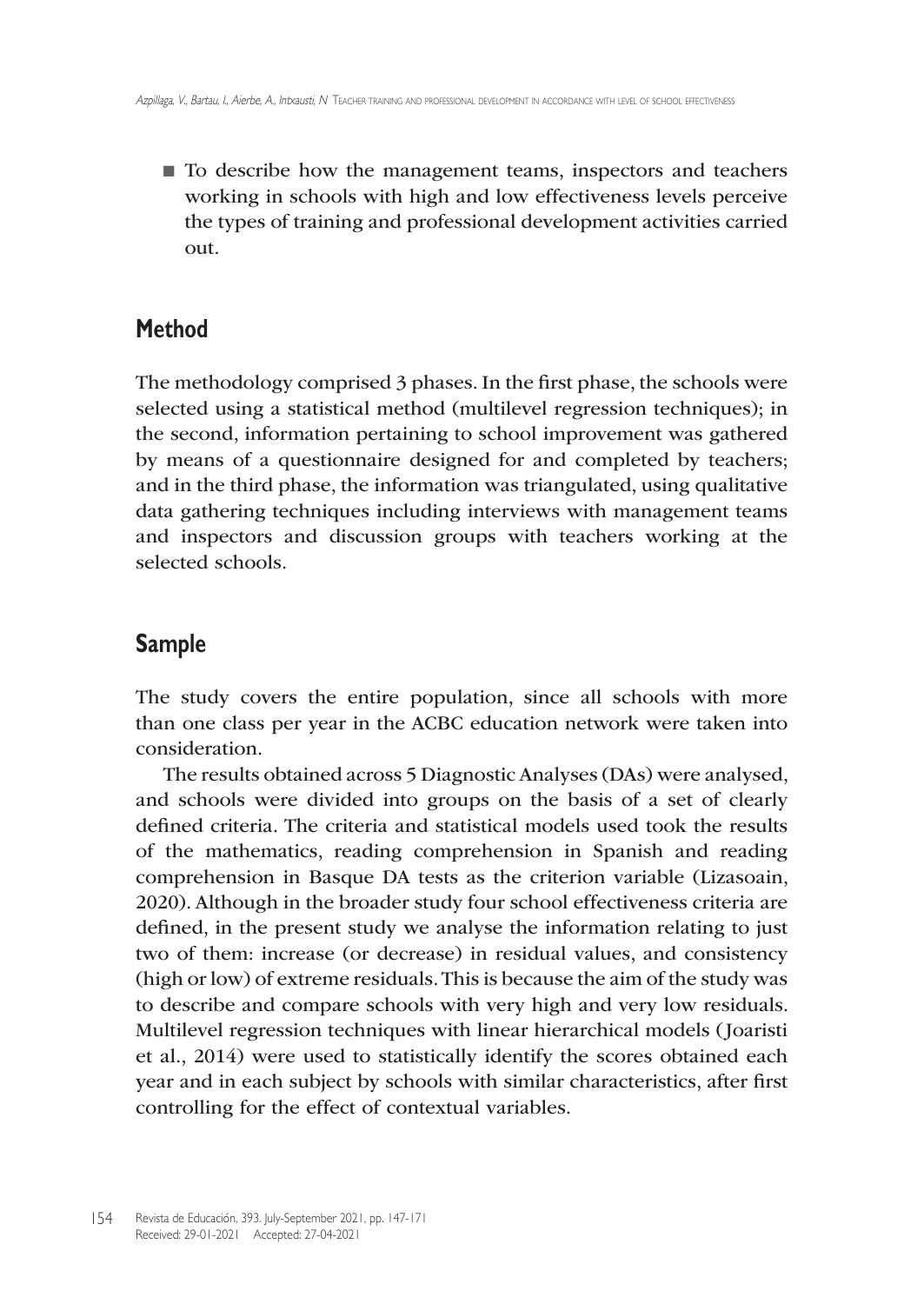The levels and variables were, at level 1: student's sex, language model and economic, social and cultural status (ESCS); whether or not they are an immigrant recently incorporated into the education system; whether or not Basque is the family language spoken at home; whether or not they are in the academic year corresponding to their age; and performance during the previous academic year in each competency evaluated by the Diagnostic Assessment.

At level 2 (schools) the variables were: public or semi-private school; size (number of students); average economic, social and cultural status (ESCS) of attending families; proportion of students who are immigrants recently incorporated into the education system; proportion of students for whom Basque is the family language spoken at home; proportion of students who are in the academic year corresponding to their age; and mean performance level obtained during the previous academic year in each competency evaluated by the Diagnostic Assessment (DA).

| $N=39$                                                            | <b>PRIMARY EDU-</b><br><b>CATION</b> |    | <b>COMPULSORY SEC-</b><br><b>ONDARY EDUCA-</b><br><b>TION</b> |    | <b>TOTAL</b> |     |
|-------------------------------------------------------------------|--------------------------------------|----|---------------------------------------------------------------|----|--------------|-----|
|                                                                   | <b>HE</b>                            | LE | HE.                                                           | LE | <b>HE</b>    | LE. |
| <b>EXTREME RESIDUALS</b><br>(HIGH AND LOW)                        |                                      | 4  |                                                               | າ  |              | h   |
| <b>INCREASE AND DE-</b><br><b>CREASE OF RESIDU-</b><br><b>ALS</b> | 8                                    | 8  | 6                                                             | 4  | 14           | 12  |
| <b>TOTAL</b>                                                      |                                      | 12 | 10                                                            | 6  | າ ເ          | 18  |

TABLE I. Schools selected in accordance with the two criteria studied. Participating schools selected in accordance with the two effectiveness criteria studied

Semi-structured interviews were held with the management teams of all 39 schools and the 35 education inspectors assigned to them. Teachers from the schools participated in discussion groups (10 teacher groups).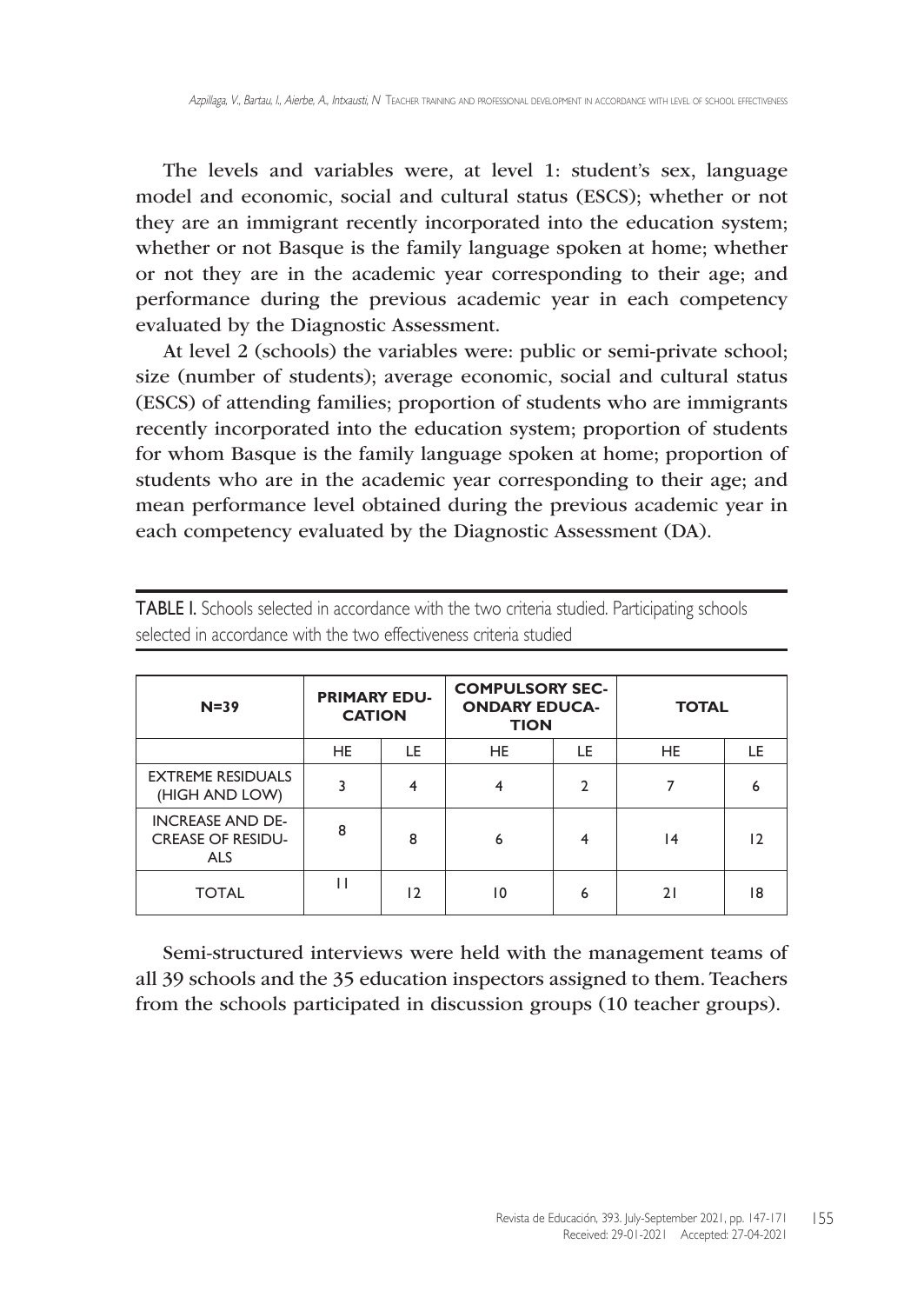### **Instruments**

#### The questionnaire

The questionnaire was designed to gather information about the selected schools from the perspective of the teachers working there. In addition to one open-ended question, the instrument comprised 99 items focusing on the characteristics that define informants' teaching activities and aspects that have been found in previous studies to be linked to school effectiveness and school improvement.

The present study analyses the 14 items that were directly related to teacher training.

Interviews and discussion groups

The contents to be discussed were established in accordance with previous information (interview script), and an action protocol was established (informed consent, researcher roles, location maps, etc.). All conversations were recorded, transcribed and analysed.

### **Procedure**

The statistical analyses carried out identified schools with variability in their residuals; in these schools, the results obtained deviate from the expected mean for schools with similar characteristics. The aim was to analyse and compare the type of teacher training provided in the schools in accordance with their effectiveness level (high or low). Next, a questionnaire was developed, tested and modified, and then administered to the selected schools.

The aim of the interviews was to explore aspects linked to school effectiveness and the longitudinal variability identified in some of them. A total of 14 pedagogical dimensions were analysed, divided into 9 categories or units of analysis. In the present study, we focus on those categories that either directly or indirectly provide relevant information about teacher training. All interviews were recorded, transcribed and categorised (N-vivo 10). This was initially done in accordance with the classic units of analysis associated with school improvement. To enable a more in-depth interpretation of the teacher training provided, a second categorisation was carried out in accordance with the results reported by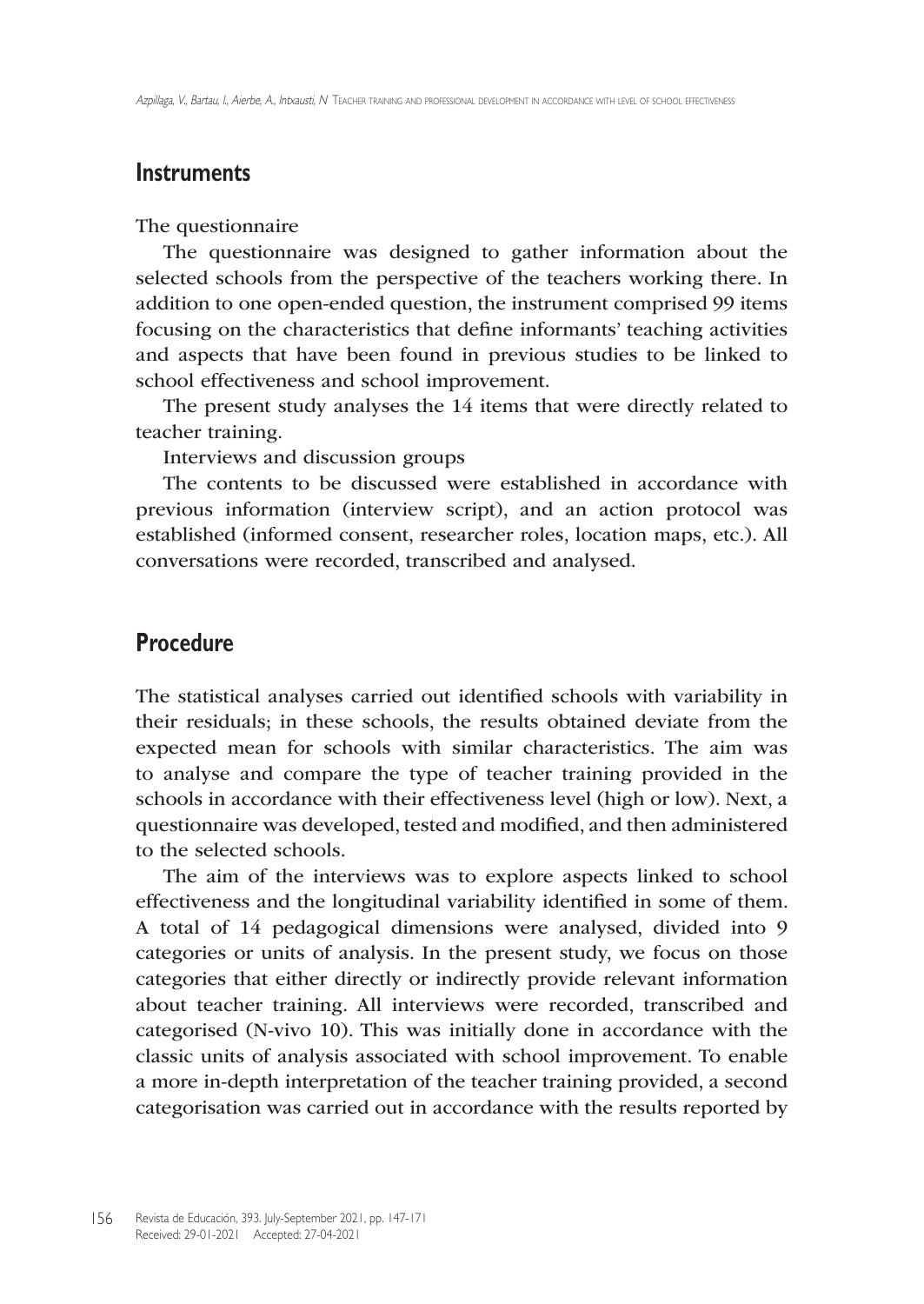previous studies offering the technical guarantees necessary to support their findings.

The following is a description of the categorisation of contents linked to teacher training which were included in the dimension 'Training and innovation projects'. Innovation projects are a series of refresher and transformation initiatives carried out in schools in response to the needs emerging from the social environment. They include training plans, which are a varied set of learning and professional development actions implemented with the aim of improving students' educational processes. They encompass the following subunits: 1) Training management processes; 2) Training dissemination (types and tasks); 3) Training assessment and transfer; and 4) Conditions and context (Admiraal et al., 2019).

Finally, the quantitative data were analysed using the SPSS 24.0 software package to obtain the descriptive statistics (means and standard deviations). The *Kolmogorov-Smirnov* test was performed to verify the distribution of the data and the non-parametric *Mann-Whitney U* test for two independent samples was used to compare the data in accordance with effectiveness level (high or low). The *NVIVO 10* software was used to analyse the qualitative data, distributing the information across nodes or categories and analysing and comparing it using matrix coding queries.

### **Results**

– Differences between HE and LE schools in terms of how teachers view training and professional development

As shown in Table II, significant differences were found in terms of how teachers from HE and LE viewed training and professional development. Specifically, teachers from HE schools tended to participate more in *training design* (*M* (*SD*) = 6.05 (2.24) vs 5.35 (2.68); *Z* = -2.330; *p* = .020), *training in gender equality* (*M* (SD) = 6.59 (2.91) vs 5.59  $(2.76)$ ;  $Z = -4.423$ ;  $p = .000$ ) and the management and organisation of the *school* (*M* (*SD*) =6.98 (2.32) vs 5.79 (2.64); *Z* = -4.796; *p* = .000) than their counterparts from LE schools. No significant differences were found in any of the other areas analysed.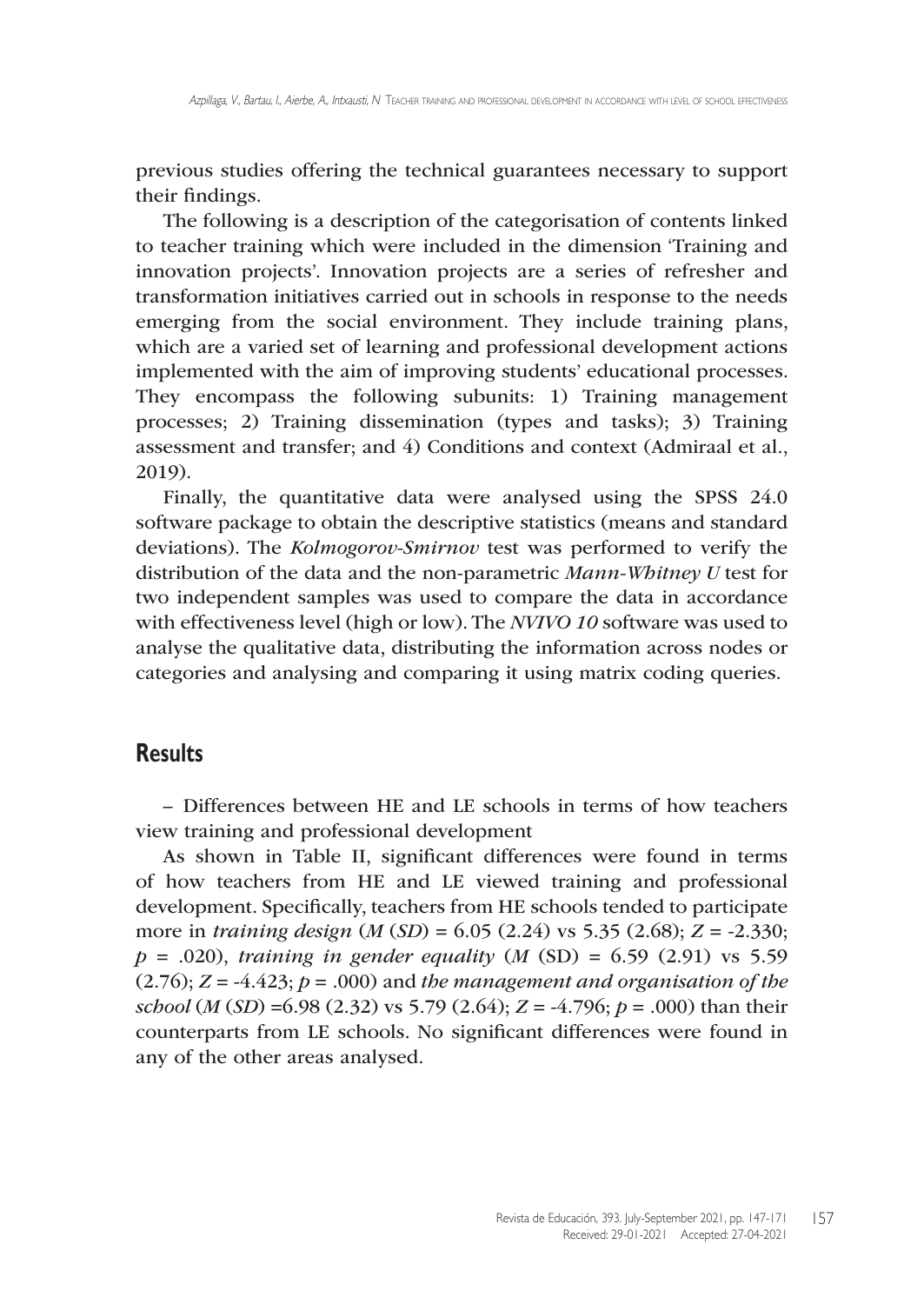|                                                                                                                                        | <b>HE</b>        | LE.                 | Z        | P       |
|----------------------------------------------------------------------------------------------------------------------------------------|------------------|---------------------|----------|---------|
|                                                                                                                                        | M(SD)            | M(SD)               |          |         |
|                                                                                                                                        |                  |                     |          |         |
| My school's training actions are designed in accordance with<br>a previous assessment of real needs                                    | 7.26<br>(1.97)   | 6.83<br>(2.43)      | $-1.368$ | .171    |
| The training actions are evaluated                                                                                                     | 6.90<br>(2.33)   | 6.65<br>(2.64)      | $-.575$  | .566    |
| The training received is put into practice                                                                                             |                  | 6.68<br>(2.51)      | $-.702$  | .482    |
| Teachers have a positive attitude to training actions                                                                                  | 7.00<br>(1.99)   | 6.68<br>(2.51)      | $-.676$  | .499    |
| Teachers participate in the design of the training actions                                                                             |                  | 5.35<br>(2.67)      | $-2.330$ | $.020*$ |
| Teachers have the opportunity to receive training in those<br>areas in which they most need it                                         | 6.84<br>(2.31)   | 6.67<br>(1.62)      | $-182$   | .855    |
| Teachers participate in gender equality training                                                                                       | (6.59)<br>(2.91) | (5.59)<br>$2.75$ ). | $-4.423$ | $.000*$ |
| Teachers are evaluated at my school                                                                                                    | (5.31)<br>(3.05) | (5.79)<br>(2.98)    | $-1.632$ | .103    |
| New teachers are provided with orientation and support in<br>their teaching activities                                                 | (7.75)<br>(2.04) | (7.46)<br>(2.56)    | $-.509$  | .611    |
| Teachers participate in the management and organisation of<br>the school                                                               | (6.98)<br>(2.32) | (5.79)<br>(2.64)    | $-4.796$ | $.000*$ |
| The management team seeks to foster teachers' leadership<br>skills                                                                     | (6.51)<br>(2.44) | (6.47)<br>(2.71)    | $-442$   | .659    |
| The specific training I have received is sufficient to enable<br>me to cope with the challenges of conflict management at<br>my school | (6.48)<br>(2.17) | (6.40)<br>(2.54)    | $-066$   | .947    |
| The educational community is aware of and agrees with the<br>values that my school aims to promote, and puts them into<br>practice.    | (7.61)<br>(2.06) | (7.14)<br>(2.81)    | -667     | .505    |
| My school collaborates with other groups and associations in<br>its local environment                                                  | (7.36)<br>(2.25) | (7.20)<br>(2.60)    | -108     | .914    |

#### TABLE II. Differences between teachers from HE and LE schools

Below, we present and analyse the overall qualitative results pertaining to teachers, management teams and inspectors.

- Professional development of teachers in HE and LE schools.
- Schools with a high extreme residual.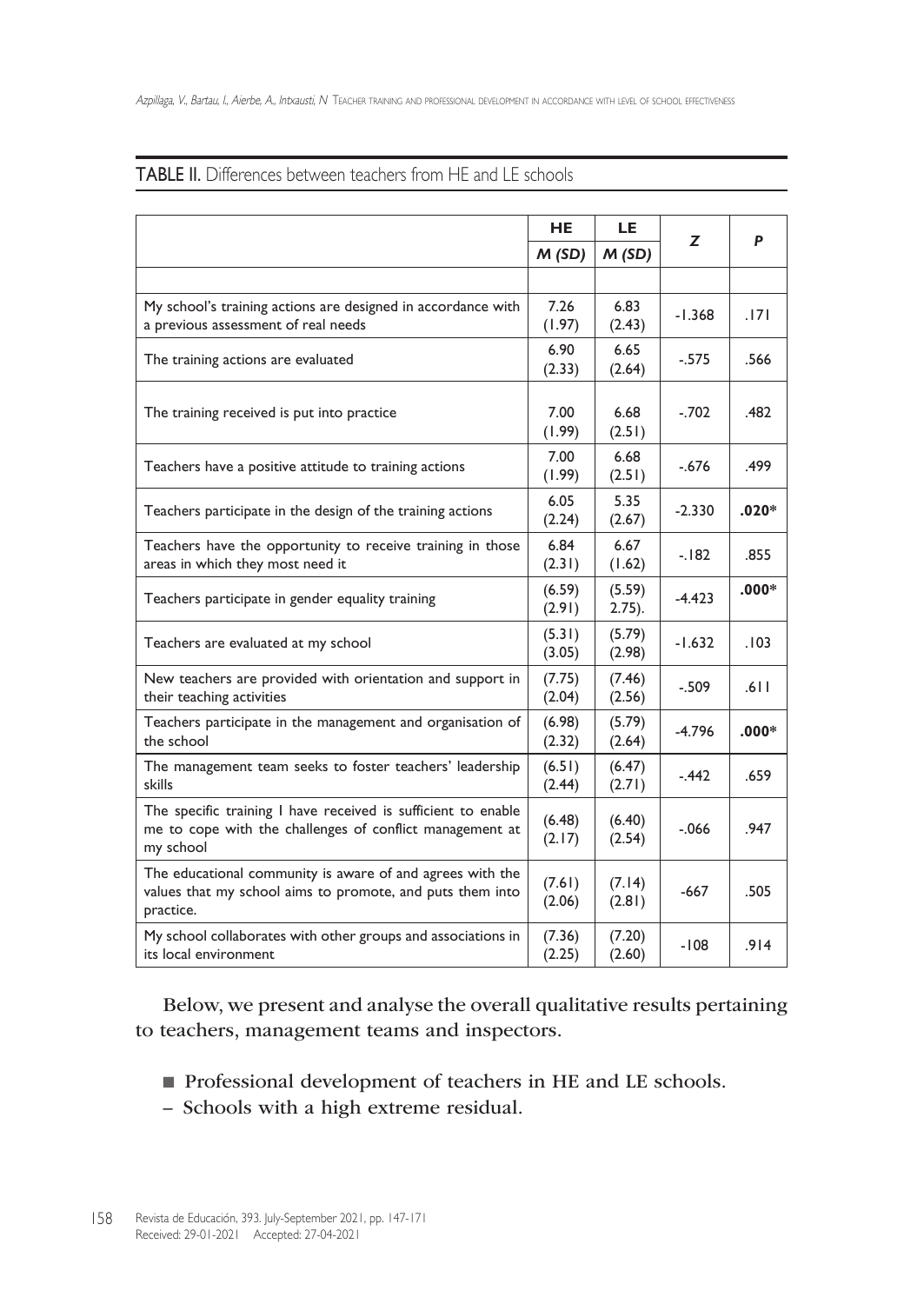In relation to the *management of training and innovation*, these schools claim to start with an assessment of training needs, the results of which are incorporated into their annual plan. These needs are sometimes associated with individual criteria, while in other cases they are proposed by management and ratified by faculty. Next, priorities are established in accordance with the improvement plan.

The planning of training actions is governed by the school's annual plan and, in some cases, by the quality management system, which facilitates organisation and systematisation.

Training actions focus on co-education, multilingualism and language normalisation, cooperative learning, conflict resolution, ICT, active teaching methods, artistic education, environmental education, diversity, exchange programmes such as Comenius and Erasmus+, and specific training in school management.

As regards the *dissemination of training*, courses mainly take the form of lectures, although other methods are also emerging, such as tutored research-action, in-school lifelong learning (i.e., a small group of trained teachers train larger groups) and inter-school training. Participants highlighted the importance attached to educational networks, which they consider to be key sources of support for guiding training actions.

They also underscored the importance of family training and said they had active parent training plans.

In relation to the *assessment and transfer of learning*, participants said they apply the knowledge acquired in the classroom, design material adapted to their specific context and assess training and innovation plans, including those involving students and families.

In connection with *contextual conditions*, participants highlighted the importance of coordination structures and decisive management in order to make it easier for teachers to participate in the different training initiatives on offer. The management teams and inspectors coincided in stressing the importance of a stable core group of teachers with a positive attitude towards and firm commitment to continuous improvement. These teachers help promote different initiatives and give the school its identity.

– Schools with a low extreme residual.

In relation to the *management of training and innovation*, training content in these schools depends on the interest and engagement of individual teachers, or the management team's reaction to the results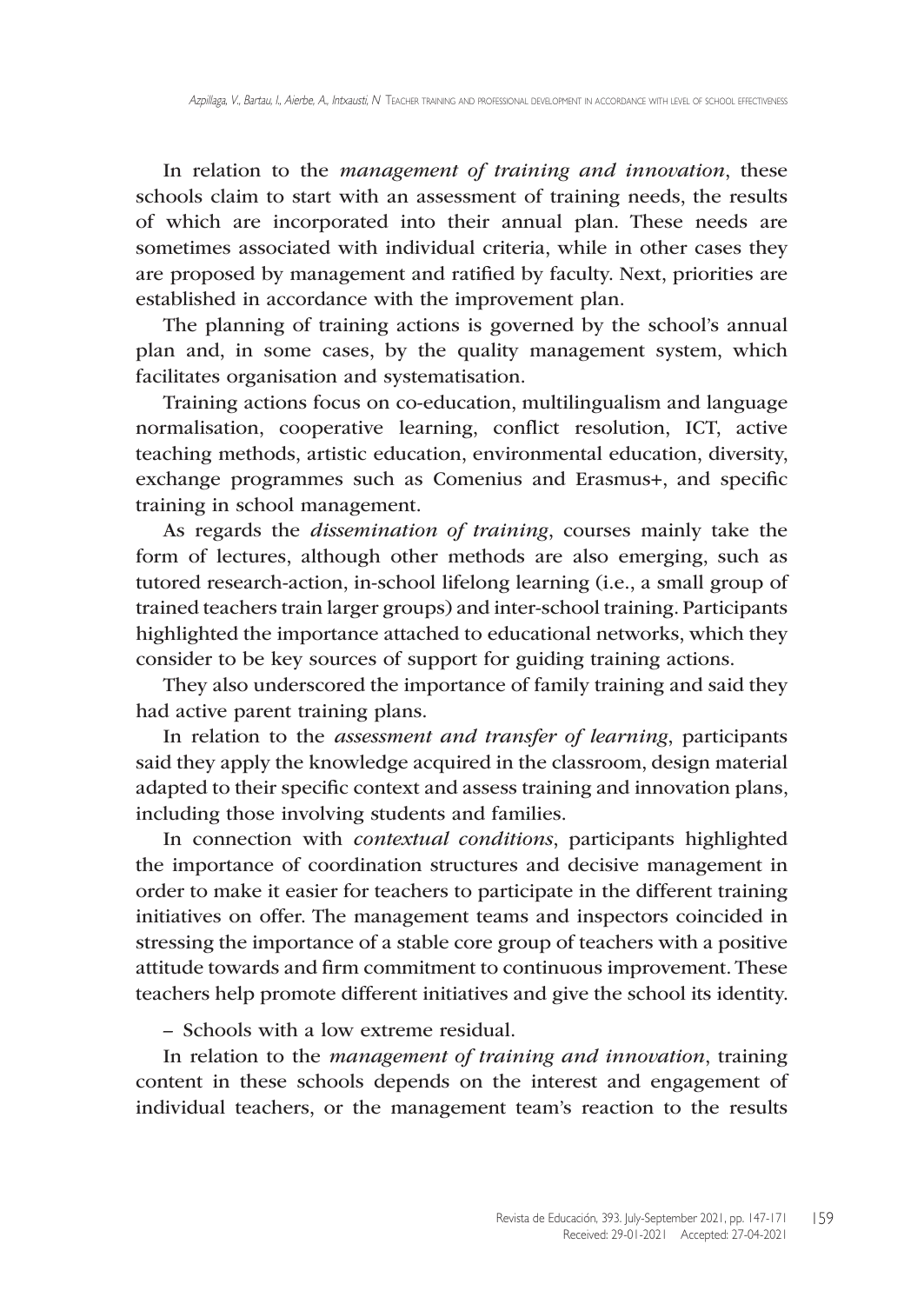of the Diagnostic Assessments; they are also sometimes prompted to organise school-wide training initiatives by the annual or strategic plans.

As regards the *dissemination of training*, expert-led methods are the most common, although participants also highlighted the need for training to involve the entire school. Special mention was made of certain training initiatives, such as inter-school training, the organisation of a best practice day at the end of the academic year, and participation in different calls, such as the Innovative Classrooms programme.

The schools in this group said they make an effort to train new teachers. However, teachers' tendency to stick to their own teaching style hampers internal community learning.

In relation to the *assessment and transfer of learning*, participants said that, in some cases, the assessment mechanisms were those required by their quality management systems, and were used to identify training needs.

In terms of *contextual conditions*, many schools in this group said they had implemented a quality system inspired by the process-based management model, which fostered more distributed leadership and greater systematisation of tasks and functions. The scarcity of financial resources made collegial training difficult, and meant that it was not always possible to provide substitute teachers for those on training courses. As a result, teachers sometimes had to engage in training activities outside working hours. They considered it of vital importance to have engaged teachers organised into stable groups for working on projects.

– Schools whose residuals increased.

In relation to the *management of training and innovation*, training and innovation projects were present in most schools in this group, and most also said they organise training activities both inside and outside working hours, at the start and during the course of the academic year. Participants stated that training areas were defined on the basis of real needs, and that training contents and timetables were planned in accordance with those needs. Some schools linked training and innovation to improvement plans and the results of the Diagnostic Assessments.

The innovation projects in which they participate include language initiatives, Agenda 21, language normalisation and Hauspoa (improvement of the internal organisation of public schools working in compulsory secondary education).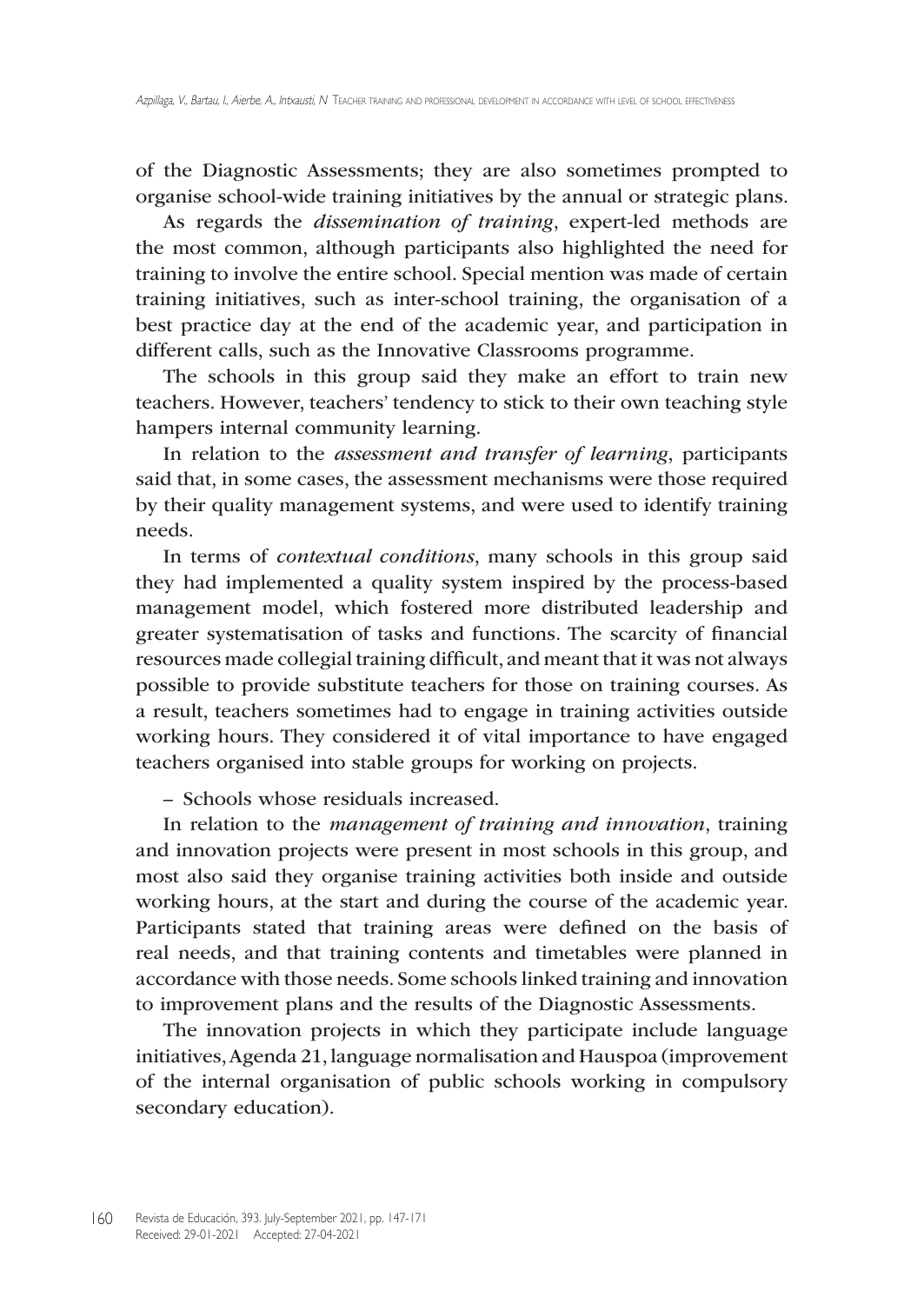It is worth noting that half of these schools are engaged in coeducation and prevention of gender violence plans, in some cases through programmes run by Emakunde-the Basque Equality Institute (Nahiko) and in others on their own initiative.

The contents of teacher training actions are very diverse: oral language, peer reading, reading-writing, graphomotor skills and comprehension reading; cooperative learning; scientific education; languages within the trilingual programme; co-education and gender equality; ICT within the Sare Hezkuntza programme; pedagogy of trust; refreshing attitudes; values education (grief, emotional competence); Golden 5; prevention of bullying; quality; Bikaintasunerantz (Towards Excellence); Bidelaguna (afternoon extracurricular and educational support); ACEX and Lagunbusa (supervised independent walking to school).

In some cases, they also mentioned the training of management teams through monthly seminars targeted specifically at new head teachers. Training contents include: ICT, conflict resolution and student rights.

Half of the schools in this group have a new teacher orientation and mentoring protocol, in which the internal working of the school is clearly defined (meetings, material, substitutions, agenda, notes, code of conduct).

Another practice worth highlighting is that of providing teachers with feedback on the classroom observations carried out by inspectors:

*This intervention is more difficult, but it is very useful in terms of improvement. I go into their classroom but I give them immediate feedback on what I see, pointing out weaknesses and but also strengths they should try to maintain. From 2012-2013 I wrote feedback reports. I went, I spent a lot of time in different classrooms and I engaged in many observations, in the playground too. (Inspector 25080)*

As regards the *dissemination of the training*, participants from public schools said that the organisation mainly responsible for disseminating training activities is Berritzegune, while those from semi-private schools highlighted the networks to which they belong. Schools had a positive view of the training and materials provided by their networks.

Some training sessions are targeted at all teaching staff, whereas on other occasions a few selected teachers are trained, and are then responsible for training their colleagues in turn. Occasionally, training is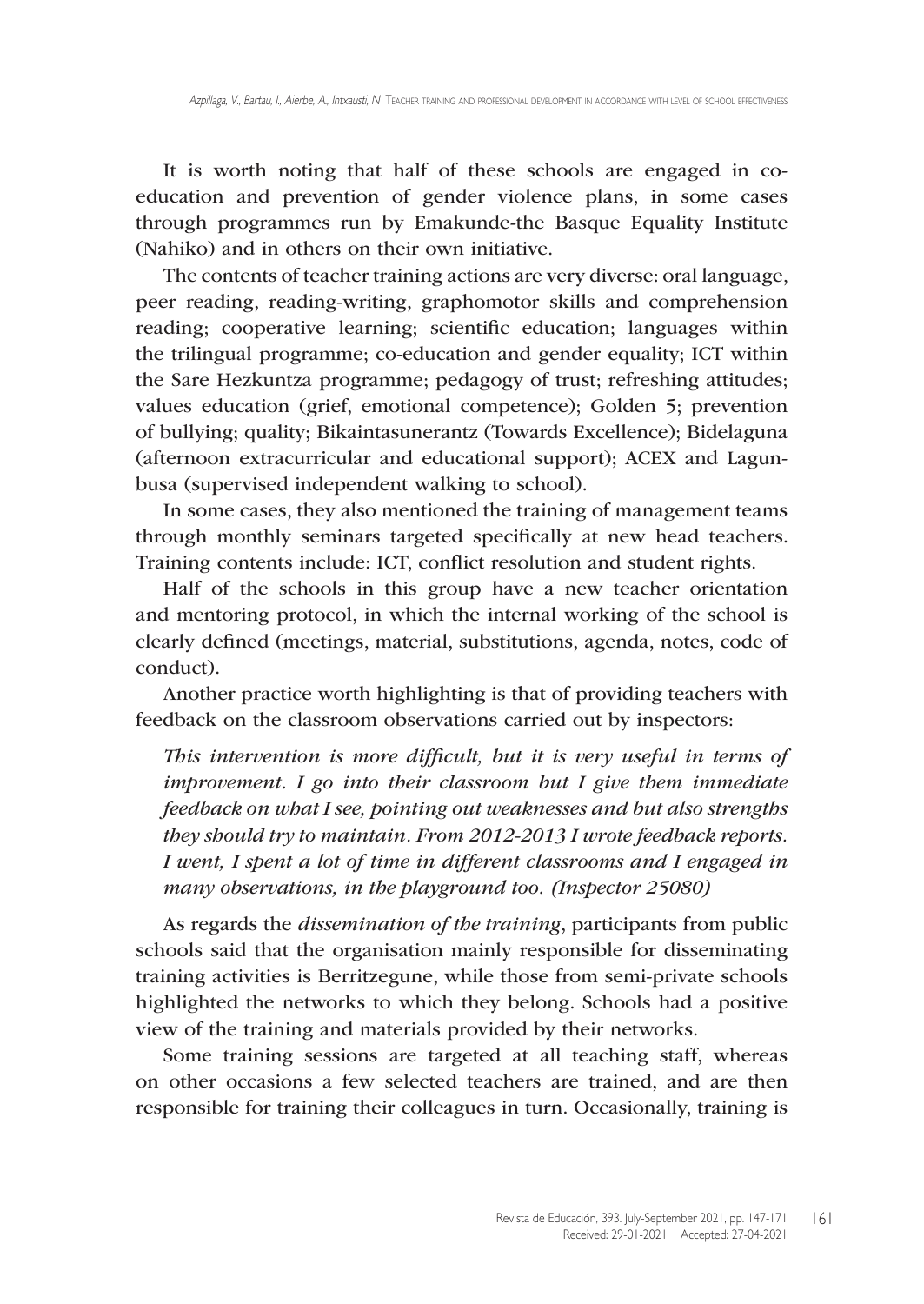provided to both teaching and non-teaching staff. One school highlighted network-based dissemination:

*In secondary education, no teacher teaches alone, there is never just one teacher at any given level; everyone always has at least one colleague. And everyone's timetable includes a period of weekly coordination. All teachers need to share with other teachers. So, a network is set up. If one of them attends a seminar, they share what they have learned with the others. (Management Team 36586)* 

Other schools have ongoing internal training schemes or organise an annual pedagogic conference which is open to the local community also, and which features different educational stakeholders (teachers, students, families and inspectors). Participants rated these conferences very highly.

In relation to the *assessment and transfer of training*, participants highlighted the importance of applying the knowledge gained to their practice in the classroom. Nevertheless, they also said that training projects are not generally subject to specific assessment, although there are assessment mechanisms for families and students regarding the general dimensions of the school.

In terms of *contextual conditions*, in relation to leadership, participants claimed to have a good internal organisation with welldefined, systematised functioning. They also said that all functions were performed with a high degree of professionalism. In the majority of the schools in this group, the management team exercises strong leadership, encouraging the participation of the entire educational community (teachers, students and non-teaching staff) in decision-making, and striving always to reach a consensus:

*Everyone kind of participates in making the decisions.* (Management Team 28644)

Schools that are set up as Learning Communities are characterised by a participatory and cooperative working philosophy; organisational management is the responsibility of committees and all members feel like they are part of a large community.

In relation to resources and administrative support, for these schools, good time management is a priority and they attach a great deal of importance to training and coordination, always striving to make the best possible use of the time available. Thanks to their good pedagogical management and the coordination work carried out by the management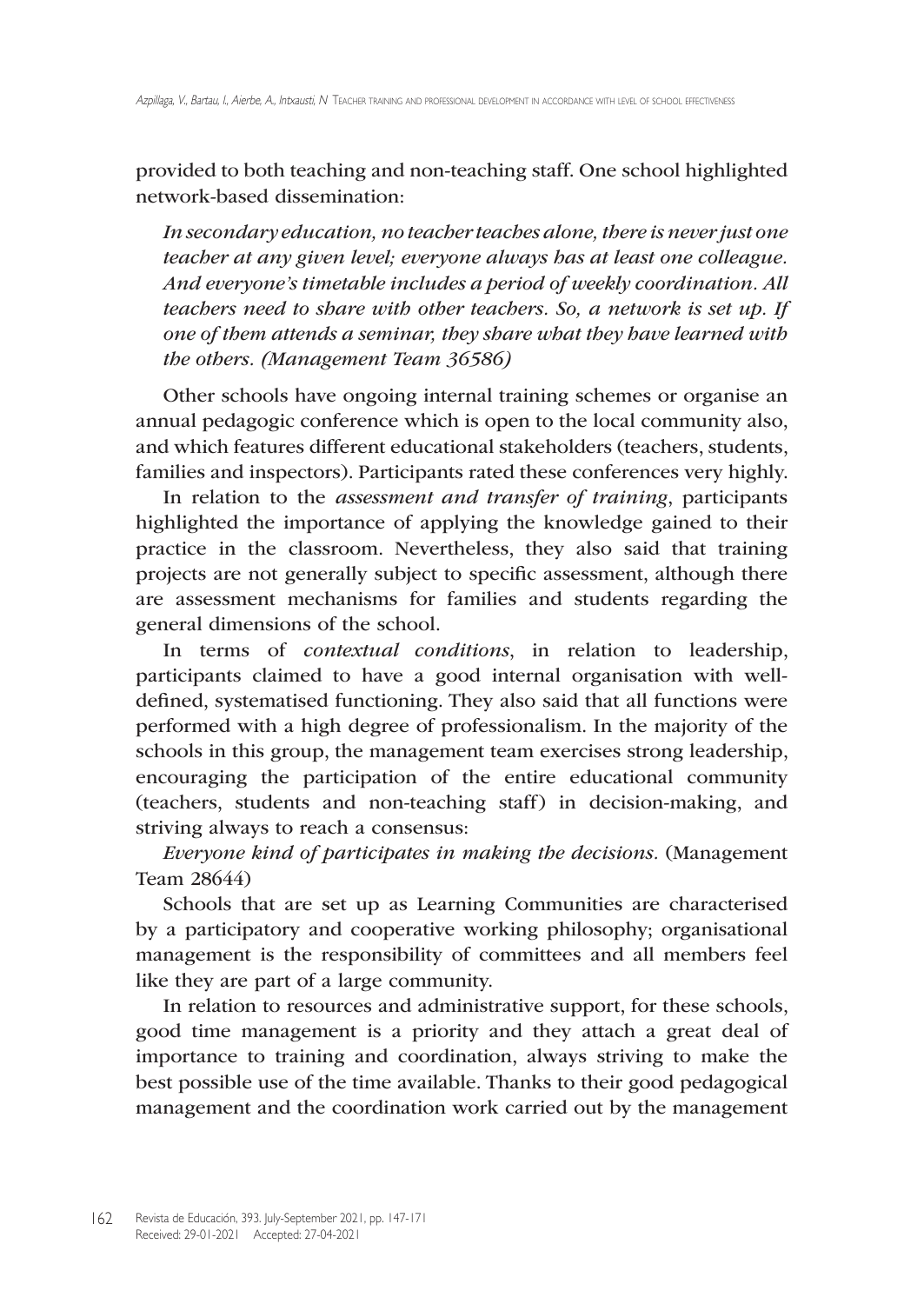team, they are able to dedicate a large part of their individual work to internal coordination (parallel, vertical, management team).

In relation to climate, most participants from these schools coincided in highlighting the feeling of belonging to the school, and the engagement and commitment of the teaching staff. They make a concerted effort to have a common project and to maintain a sense of cohesion among the teaching staff. Participants also said that teachers' own reflexions on student outcomes have generated a desire to improve and a willingness to innovate.

Teachers generally have a positive attitude towards training and are willing to participate, particularly when they see that the theoretical and practical contents are useful for their work in the classroom.

– Schools whose residuals decreased.

In relation to the *management of training and innovation*, participants in this group said that training processes are oriented towards both teachers and the management team, and even sometimes families also. The innovation projects in which they are involved include Agenda 21, the language normalisation project and specific language initiatives.

The contents addressed during training sessions are based on the specific needs of each school and include: cooperative learning; ICT (Aukera project, Eskola 2.0); psychomotor skills; language acquisition; conflict resolution; pedagogy of trust; emotional education; co-education and teaching from the gender perspective; the Bikaintasunerantz (Towards Excellence) programme, Silver Q (EFQM) and extracurricular activities.

As regards the *dissemination of training*, most of the training participants in this group receive is provided by the specific network of schools to which they belong (Kristau Eskola, Ikastola network).

Some schools mentioned that they had improved their training dissemination system.

*Before, the training plan pivoted on a single person, who was responsible for running the session. But now, we have set up a team and everyone focuses on a specific topic and we take it in turns to run sessions. (Management Team 32120)* 

In relation to the *assessment and transfer of learning*, although in general teacher training is not assessed, or no feedback is provided, in some cases it is evaluated in terms of goal achievement: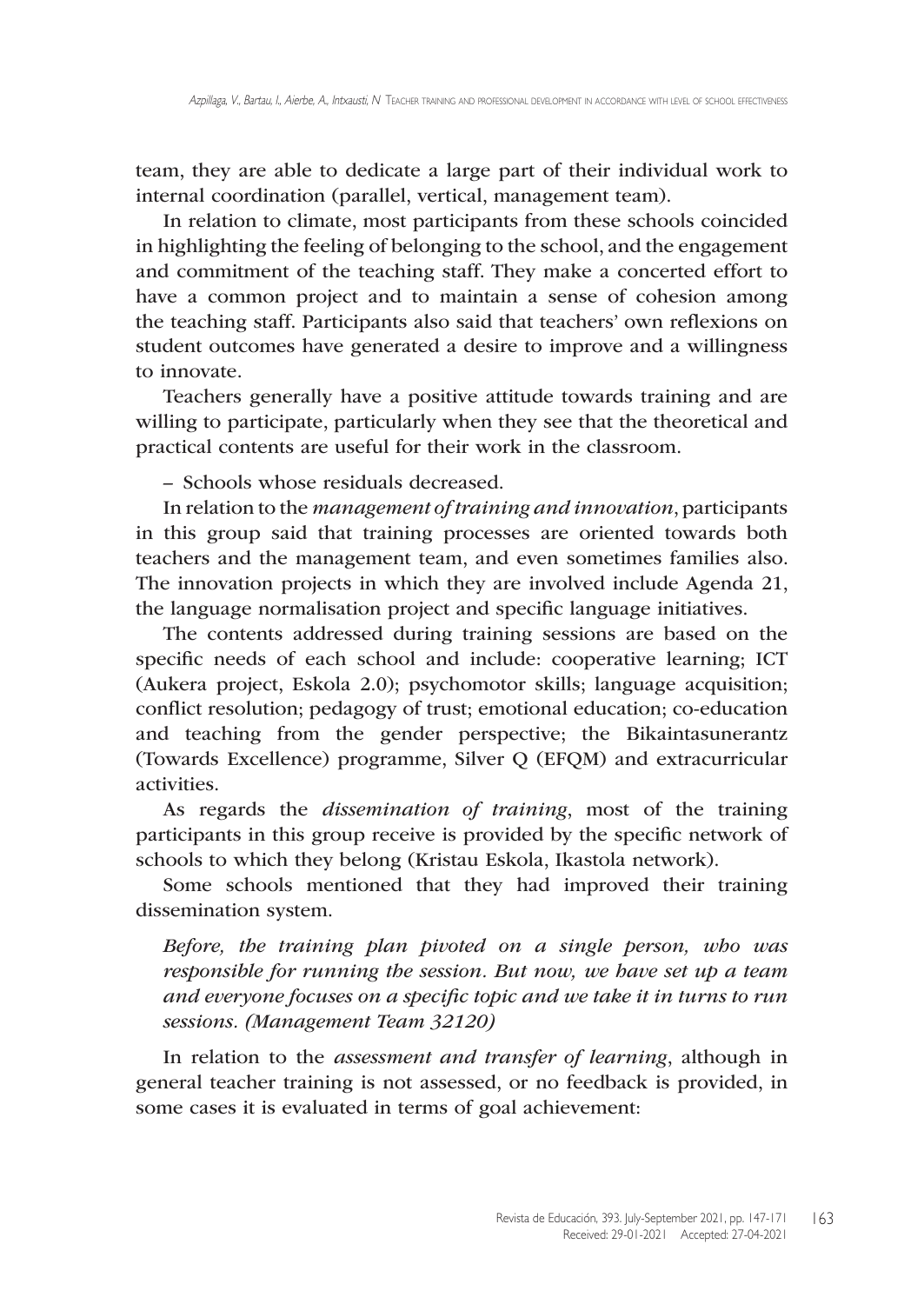*Some training actions are assessed in terms of goal achievement. If the goal of the action is to enable a project...I mean, if teachers are being training for a specific project, then if the project is carried out, the action is assessed positively. (Management Team 27038)*

As regards the transfer of learning, participants stressed that theory is all well and good, but the situations they face in their classrooms are so complex that they are rarely able to apply the knowledge acquired, and the training received does not often result in changes in their everyday practice.

In terms of *contextual conditions*, and specifically leadership, half of the schools in this group claimed to have a directive leadership style and the other half a shared leadership style. Management difficulties mentioned by the management teams from schools whose residuals had decreased are: 1) difficulty developing a management model that really works and goes beyond mere coordination; 2) difficulty moving from one to two classes per year group, without this having a detrimental effect on relations among teachers; 3) difficulty switching from a content-based model to a competence-based one, and changing methodologies and assessment systems; 4) students have also changed, for example, constant screen use makes it harder for them to remain focused; 5) difficulty managing emotional conflicts (with teachers, families, students, the local council); dealing with families is particularly difficult in this sense; 6) excessive working hours with no financial recompense for teachers; an effort is made to thank them and reward their efforts in other ways, but it is still sometimes a problem; and 7) difficulty implementing action plans; often they try to do many new things, but are not sure what works and what does not.

In relation to resources (functional, material and personal) and administrative support, participants stated that, in their schools, financial management has been affected by cutbacks, which they see as having contributed to the poor results obtained in the DAs. Moreover, in the case some public schools, participants mentioned the high percentage of immigrant students and the high level of teacher turnover. Participants from other schools highlighted other aspects that are not assessed, such as values and methodological changes that are being implemented gradually and which require a great deal of time and effort.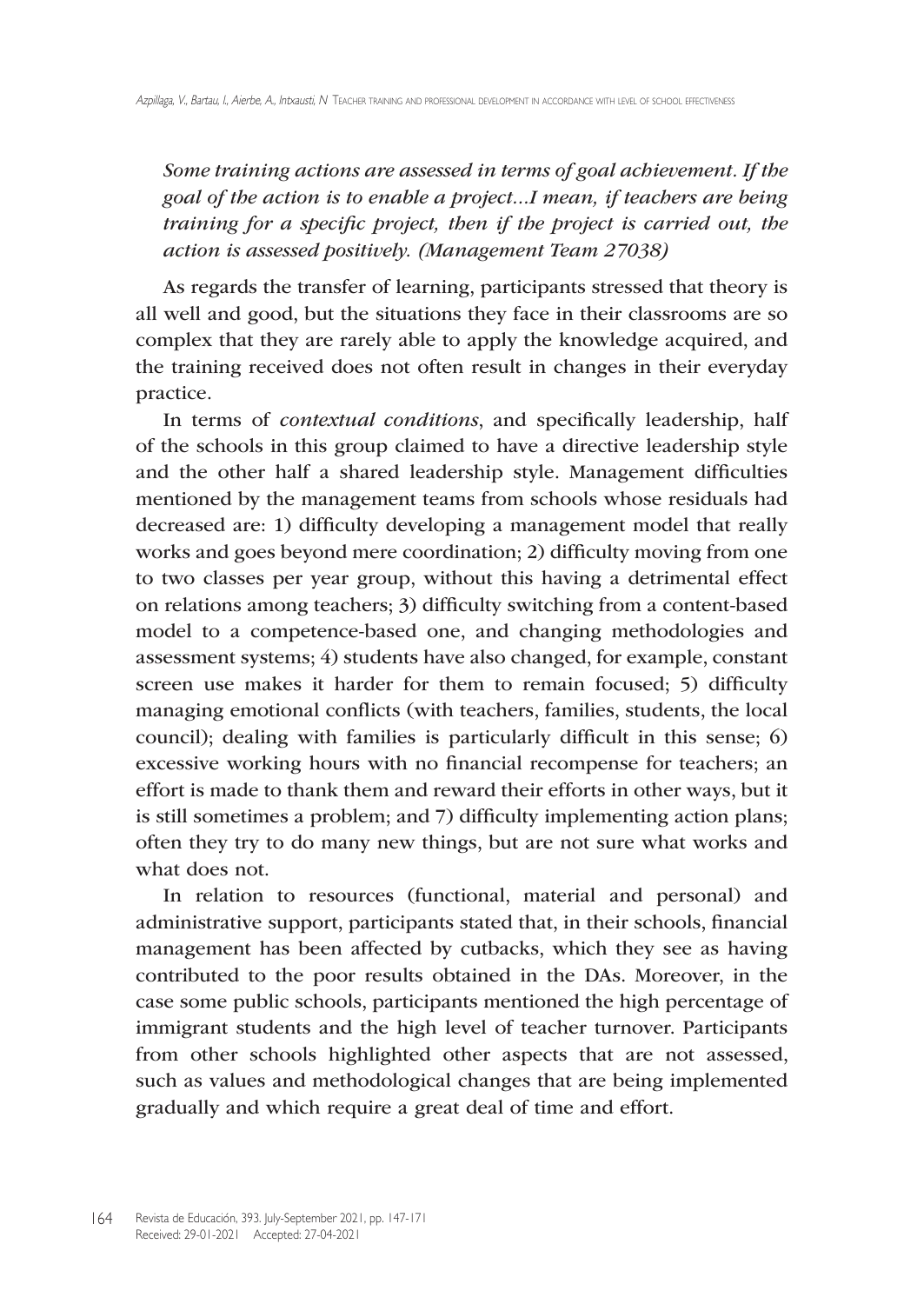Some participants also mentioned work overload, referring specifically to long working hours and the difficulties, tensions and conflicts anyone assuming a leadership role must face:

*No one wants to be the head, the coordinator, or anything at all. (Management Team 27038)*

In relation to climate, participants from some schools pointed out that many changes have taken place over recent years (shift from a contentbased to a competence-based model, incorporation of ICT, changes in methodology and assessment system). This is hard, because everyone is trained in and is used to a certain way of working, and change often generates fear and resistance. Teachers feel judged and some families demand a way of working that does not coincide with the new pedagogical approaches currently being implemented.

In schools whose residuals follow a downwards trend, participants convey a more negative view of their experiences, not only in relation to new learning (new technologies or new programmes), but also in connection with learning that has already been acquired (for example, the Basque language).

Moreover, participants from some schools claimed that some members of the teaching staff are pessimistic about these changes and unsure of their effectiveness.

# **Conclusions**

Through an exhaustive analysis of the opinions expressed by key informants (management teams, inspectors and teachers), this study provides a detailed overview of teacher training and professional development in schools located in the ACBC, in accordance with their level of school effectiveness, analysing aspects related to both the structure-context and process-content of the training provided (Nieto & Alfageme-González, 2017).

The results indicate that school effectiveness is supported by teacher training when teachers' participation is significant throughout the entire training sequence designed to promote their professional development. Both the quantitative and the qualitative information gathered and analysed confirm the importance of a shared identification of training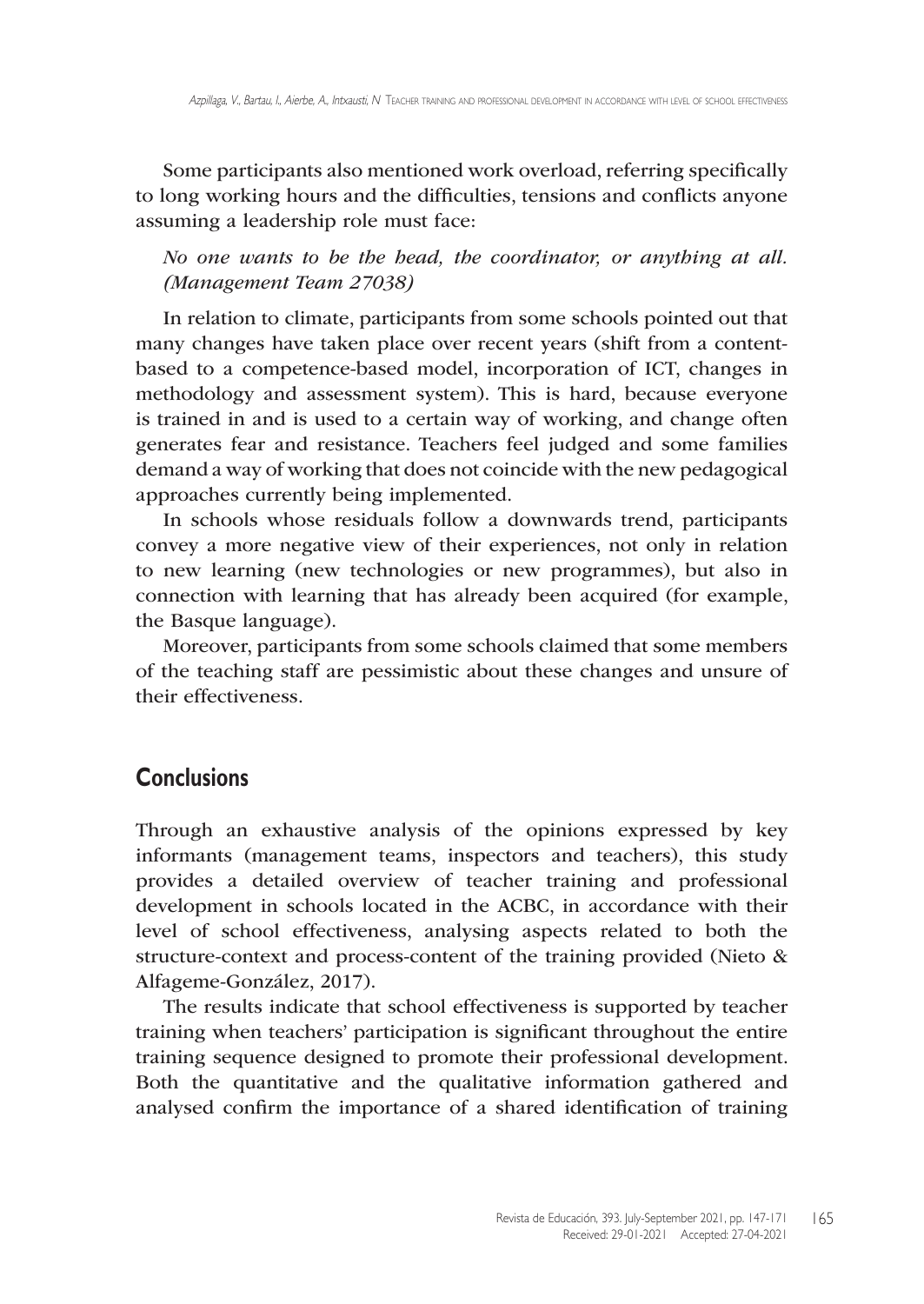needs and a training plan that is linked to an overall vision of the group and enjoys a certain degree of stability in terms of both duration and organisational structure. It seems that if, when teachers detect a specific training need, that need is then shared with the group, accepted and approved by the school, included in a concrete plan, allocated the necessary resources and provided in a favourable climate, then what is learned by those receiving the training is then applied and implemented. Specifically, the results reveal that teachers from more effective schools participate more than their counterparts from less effective ones in the design of the training actions, particularly in relation to gender equality training and school management and organisation.

The different training types and models described by informants indicate that, in general, the most common are training courses (Ministerio de Educación y Formación Profesional-Spanish Ministry of Education and Vocational Training, 2019), although other more participatory and reflexive models are also emerging (research-action, internal ongoing inschool training, educational networks, etc.). This is consistent with what the education authorities in the ACBC are trying to promote (Gobierno Vasco-Basque Regional Government, 2015, 2020), as well as with that reported by other studies (Saiz-Linares et al., 2019; Simón et al., 2018), although it is also true that these models are more common in schools with high effectiveness levels than in their less effective counterparts. Highlyeffective schools strive to include the entire educational community in the training actions and their assessment (Lizasoain et al., 2016), something which involves distributed, participatory leadership. As stated by the 2018 TALIS report (Ministerio de Educación y Formación Profesional-Spanish Ministry of Education and Vocational Training, 2019), this may explain why the professional training area most often highlighted by management teams is that linked to fostering collaborative work among teachers.

Teachers working in highly-effective schools have more opportunities to apply the training received in the classroom, whereas those working schools whose residuals follow a downwards trend allude to contextual difficulties, as well as difficulties linked to management and resources (functional, material and personal) that often prevent them from transferring what they have learned to their practice in the classroom.

The results obtained in this study regarding contextual conditions are consistent with those reported previously (Admiraal et al., 2019)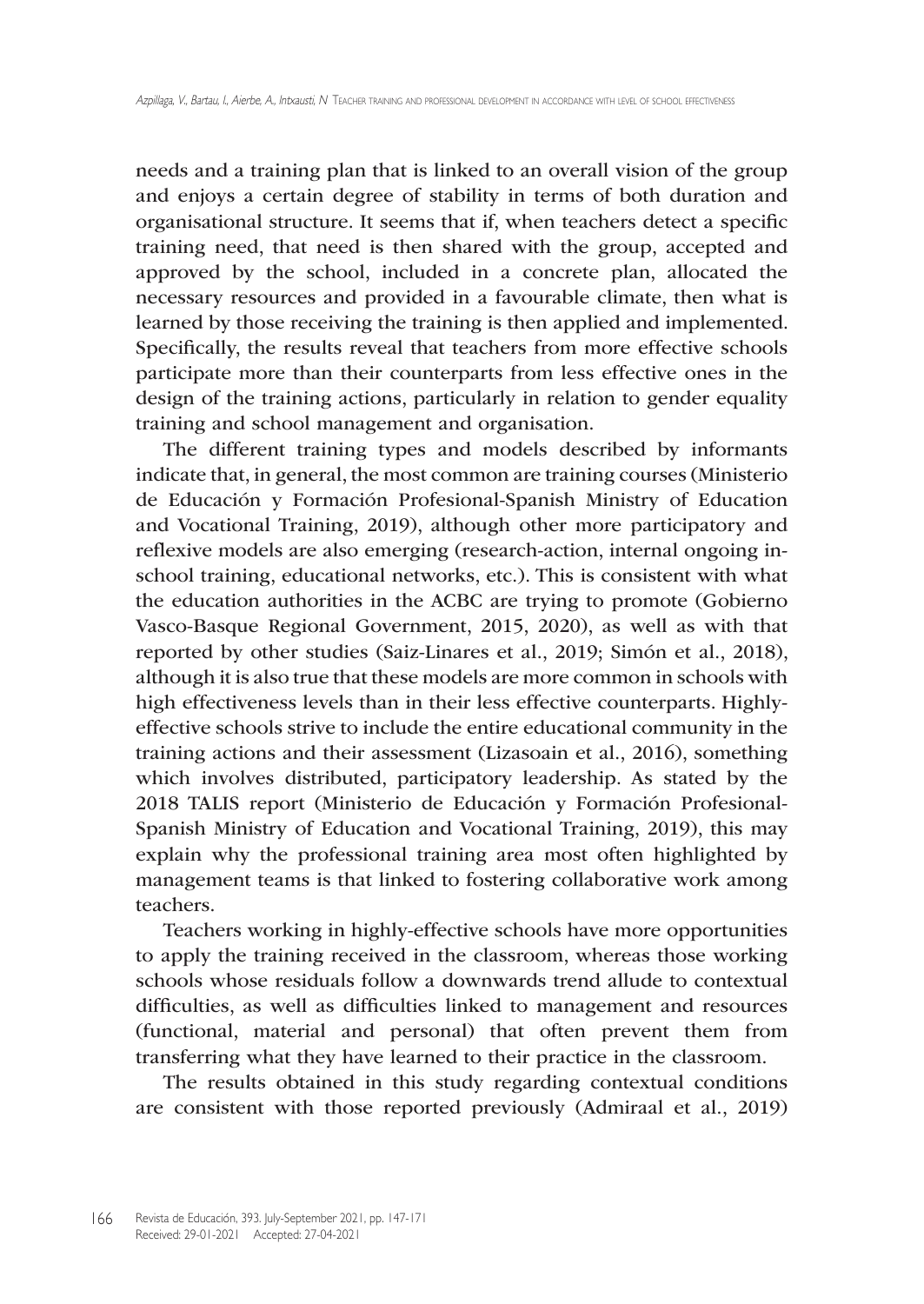in relation to the influence of school context on teachers' professional learning, and highlight aspects such as time scheduled for professional learning, support from colleagues and their availability, quality of the supervision of learning processes, resource accessibility, monitoring and assessment of teachers' professional learning, administrative support and educational leadership. Decentralisation, manifested here as institutional and teacher autonomy, is a prerequisite for talking about how organisations learn and improve (Rodríguez-Gómez & Gairín, 2015). Highly-effective schools recognise the main dimensions of schools as learning organisations more clearly than their less effective counterparts (Stoll & Kools, 2017). These dimensions are: 1) Developing and sharing a vision centred on learning; 2) Creating and supporting continuous learning opportunities for all staff; 3) Promoting team learning and collaboration among staff; 4) Establishing a culture of inquiry, innovation and exploration; 5) Establishing embedded systems for collecting and exchanging knowledge and learning; 6) Learning with and from the external environment; and 7) Modelling and growing learning leadership.

Schools with poorer results are obliged to respond to more basic immediate demands, which prevent the establishment of the conditions required to activate mechanisms enabling them to become learning organisations. Responses tend to be linked to individual concerns, outside common projects, the climate is more prone to tension, and there is an overriding feeling of having insufficient resources, coupled with a lack of group cohesion and high teacher turnover.

One of the limitations of this study is that less information was gathered from inspectors and teachers than from management teams. Moreover, the teachers from some schools did not participate, meaning that discussion groups were not held at all schools. It is also important to point out that criteria for selecting the schools were based on the results obtained in the basic instrumental competencies measured by the DAs. This is inevitably a partial approach, since the educational activity of any school goes well beyond mere instructional aspects.

In addition to the factors and processes analysed here, future research may also wish to explore to what extent (within teacher training and professional development initiatives) participation in training actions focused on gender equality are associated with school improvement and effectiveness. It is striking that schools with extreme residuals mentioned nothing about this, whereas those with increasing and decreasing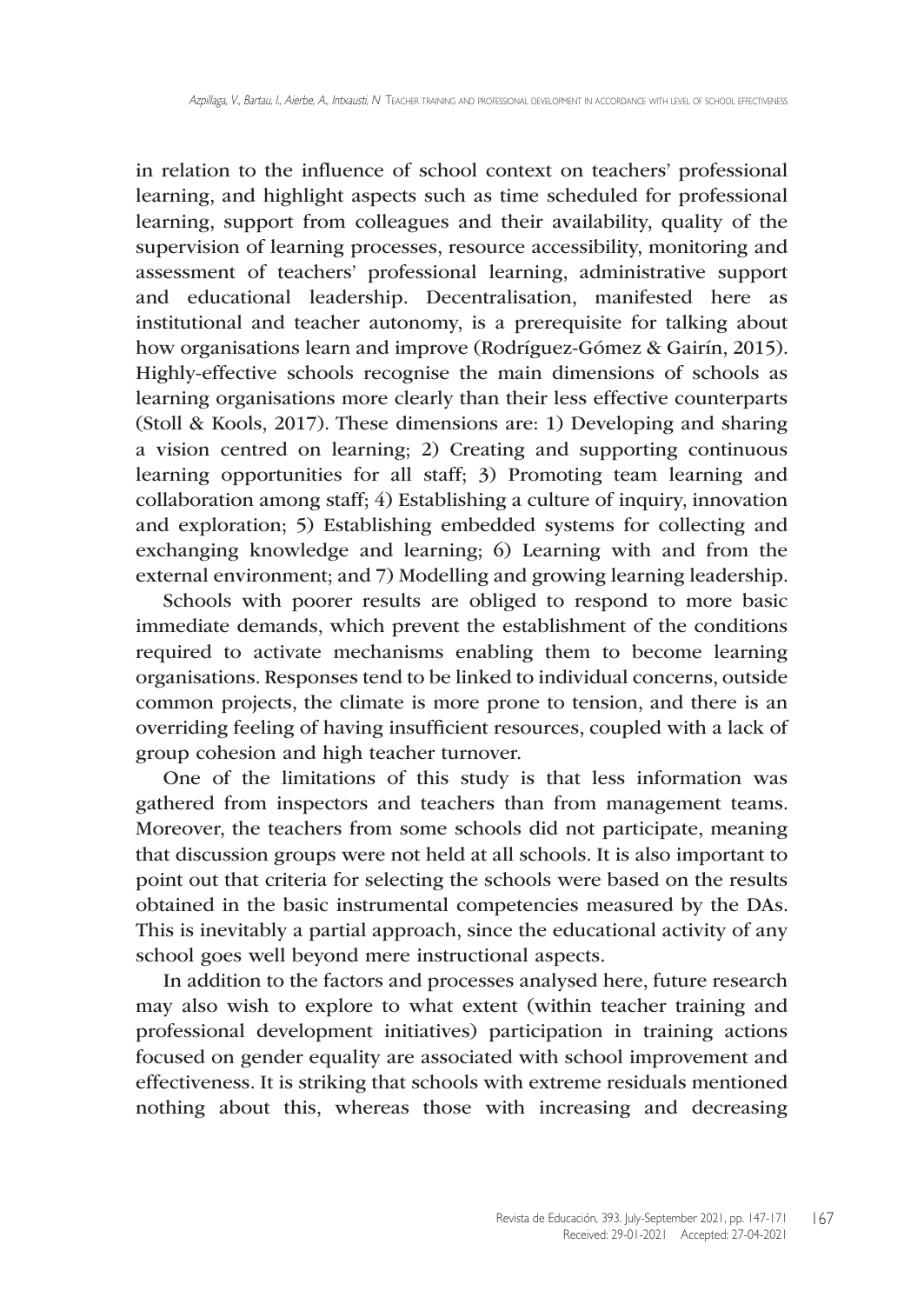residuals did. Finally, given that teacher training and professional development interventions linked to school effectiveness levels are mediated by leadership style, future research may wish to explore these aspects in more detail.

## **Bibliographic references**

- Admiraal, W., Schenke, W., De Jong, L., Emmelot, Y. & Sligte, H. (2019). Schools as professional learning communities: what can schools do to support professional development of their teachers? *Professional Development in Education.* http://doi.org/10.1080/19415257.2019.16 65573
- Azorín, C. & Muijs, D. (2018). Redes de colaboración en educación. Evidencias recogidas en escuelas de Southampton. Profesorado. *Revista de Currículum y Formación de Profesorado, 22*(2), 7-27. http://doi.org/10.30827/profesorado. v22i2.7845
- Bolívar, A. (2014). La autoevaluación en la construcción de capacidades de mejora de la escuela como comunidad de aprendizaje profesional. *Revista Portuguesa de Investigação Educacional*, *14*, 9-40. http://doi. org/0.13140/RG.2.1.1044.7849
- Borko, H., Jacobs, J., & Koellner, K. (2010). Contemporary approaches to teacher professional development. In P. Peterson, E. Baker, & B. McGaw (Eds.), *International encyclopedia of education* (Vol 7, pp. 548-556). Elsevier.
- Cantor, P., Osher, D., Berg, J., Steyer, L., & Rose, T. (2018). Malleability, plasticity, and individuality: How children learn and develop in context. *Applied Developmental Science,* 1. http://doi.org/10.1080/10 888691.2017.1398649
- Ceballos-López, N., Calvo-Salvador, A. & Haya-Salmón, I. (2019). Estrategias de consulta al alumnado como palanca para la mejora escolar. Resultados de una investigación colaborativa. *Culture and Education*, *31*(4), 780-813. http://doi.org/10.1080/11356405.2019.16 56937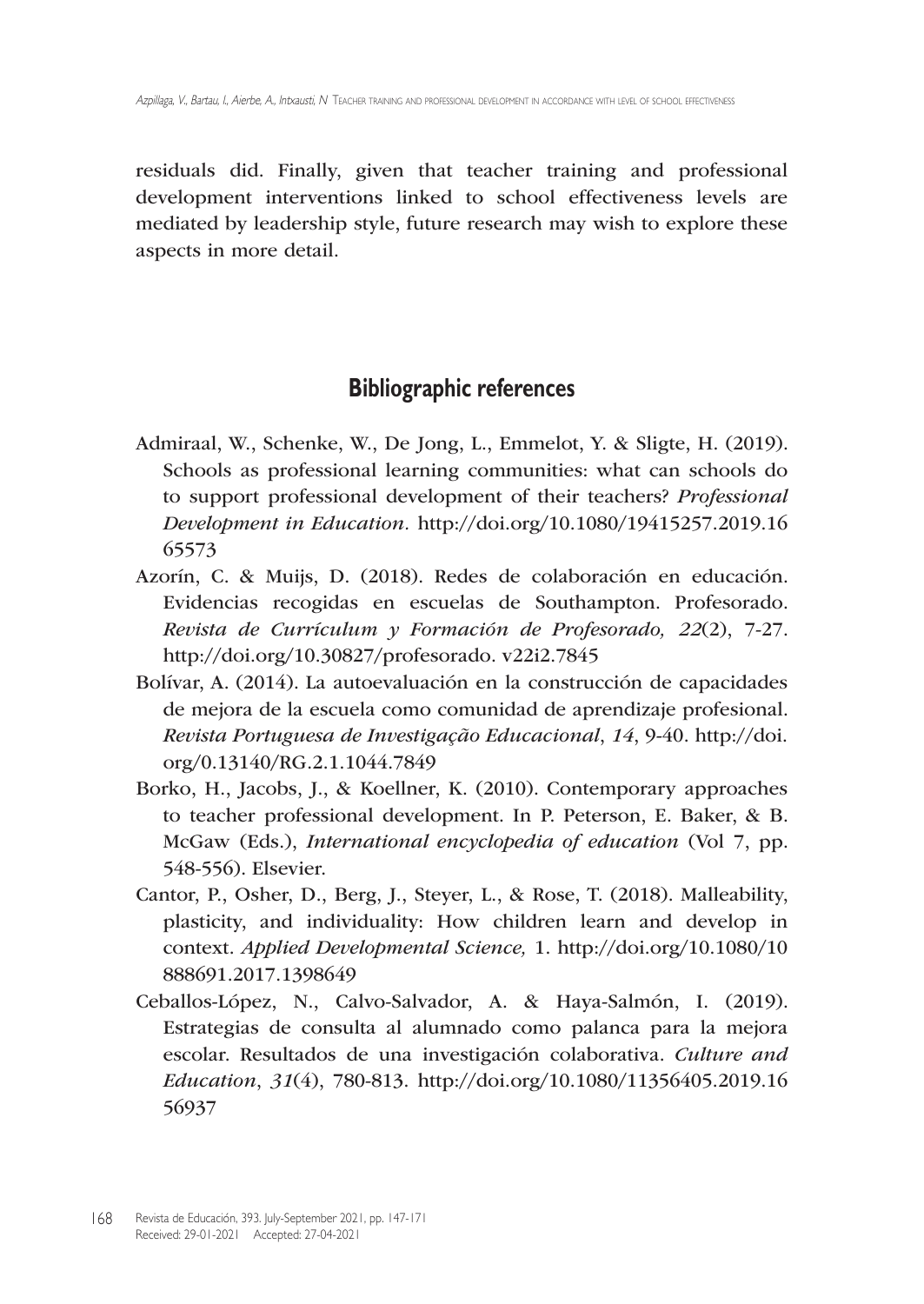- Darling-Hammond, L., Cook-Harvey, C., Flook, L.,Gardner, M., & Melnick, H. (2018). *With the Whole Child in Mind: Insights from the Comer School Development Program*. ASCD.
- Darling-Hammond, L., Flook, L., Cook-Harvey, CH, Barron, B. & Osher, D. (2020). Implications for educational practice of the science of learning and development. *Applied Developmental Science*, *24*(2), 97- 140. http://doi.org/10.1080/10888691.2018.1537791
- European Commission (2010). *Developing coherent and system-wide induction programmes for beginning teachers: a handbook for policymakers. Staff Working Document*. Directorate-General for Education and Culture.
- Escudero, J.M. (2017). La formación continua del profesorado de la educación obligatoria en el contexto español. *Revista de Curriculum y Formación del Profesorado, 21* (3), 1-20.
- Escudero, J.M., Martínez-Domínguez, B., Nieto, J.M. (2018). Las TIC en la formación continua del profesorado en el contexto español. *Revista de Educación*, *382*, 57-80. http://doi.org/10.4438/1988-592X-RE-2018-382-392.
- Estebaranz, A. (2017). Formación del profesorado de educación secundaria. *Tendencias pedagógicas*, *19*, 149-173
- García Bravo, W. & Martín Sánchez, M.A. (2013) Hermenéutica y pedagogía. La práctica educativa en el discurso sobre la educación. *Revista de Educación, 36,* 55-78.
- Gobierno Vasco (2015) Heziberri 2020. *Marco del Modelo Educativo Pedagógico.* Consultado: https://www.euskadi.eus/contenidos/ informacion/ inn\_ heziberri \_marco /es\_def/adjuntos/Heziberri\_ marco\_modelo\_educativo\_pedagogico\_c.pdf
- Gobierno Vasco (2020) *Formación de la comunidad educativa e innovación educativa*. Consultado: https://www.euskadi.eus/que-esformacion-continua-profesorado/ web01-a3htreba/es/
- González Calvo, G. y Barba, J.J. (2014). Formación permanente y desarrollo de identidad reflexiva del profesorado. *Revista de Curriculum y Formación del Profesorado, 18*(1), 397-412.
- González-Barbera, C., Castro, M. & Lizasoain, L. (2012). Evaluación de las necesidades de formación continua de docentes no universitarios. *Revista Iberoamericana de Evaluación Educativa, 5*(2), 245-264.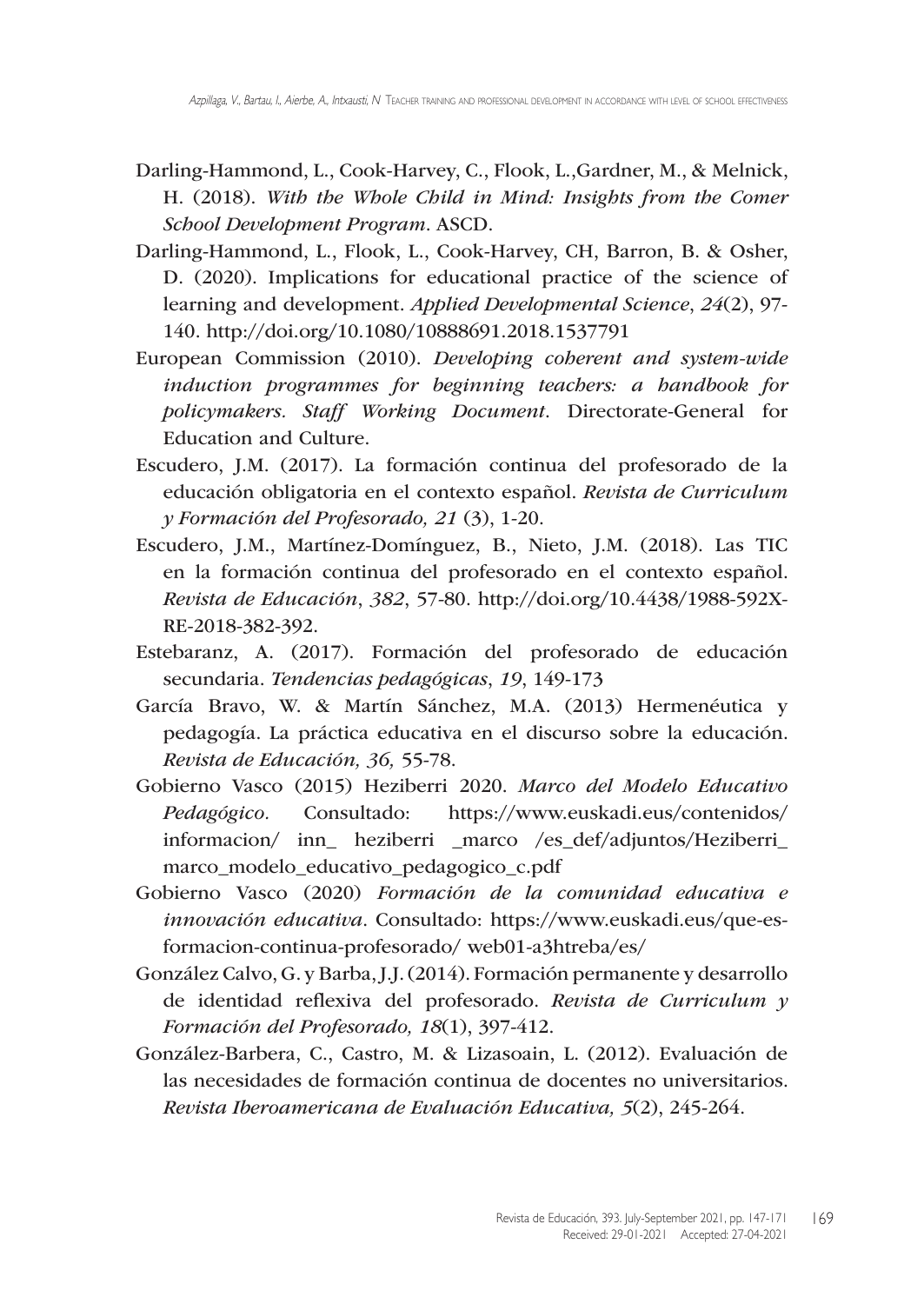- Harris, A. & Jones, M. (2018). *Leading schools as learning organizations. School Leadership & Management*, *38*(4), 351-354. http://doi.org/10.1 080/13632434.2018.1483553
- Imbernón, F. (2019). La formación del profesorado de educación secundaria: la eterna pesadilla. Profesorado. *Revista de Currículum y Formación de Profesorado*, *23*(3), 151-163. http://doi.org/10.30827/ profesorado v 23i3.9302

ISEI-IVEI (2015). *Hacia la excelencia educativa*. Gobierno Vasco.

- Joaristi, L., Lizasoain, L. & Azpillaga, V. (2014). Detection and Characterization of Highly Effective Schools in the Autonomous Community of the Basque Country Using Contextualized Cross-Sectional Attainment Models and Hierarchical Linear Models. *Estudios Sobre Educación, 27*, 37-61. http:doi.org/10.15581/004.27.37-61
- Lizasoain Hernández, L. (2020) Criterios y modelos estadísticos de eficacia escolar. *Revista de Investigación Educativa, 38*(2), 311-327. http://doi. org/10.6018/rie.417881
- Lizasoain, L., Bereziartua, J. & Bartau, I. (2016). La formación permanente del profesorado en centros educativos de alta eficacia. *Bordón, 68* (2), 199-218.
- Martín, E. (2015). Caminos que se consolidan en el desarrollo profesional docente. ¿Están presentes en España? *Psychology, Society, & Education*, *7*(3), 327-342.
- McKinsey & Company (2007) *Informe McKinsey. Cómo hicieron los sistemas educativos con mejor desempeño del mundo para alcanzar sus objetivos*. Recuperado de: http://www.mckinsey.com/App\_Media/ Reports/ SSO/Worlds\_School \_Systems\_ Final.pdf
- Ministerio de Educación y Formación Profesional (2019). *TALIS 2018. Estudio internacional de la enseñanza y del aprendizaje: Informe español*. Secretaría General Técnica. Recuperado de https://www. educacionyfp .gob.es /inee /evaluaciones-internacionales/talis/ talis-2018/informes-espanoles.html
- Murillo, F.J. & Krichesky, G.J. (2015). Mejora de la Escuela: Medio siglo de lecciones aprendidas *REICE. Revista Iberoamericana sobre Calidad, Eficacia y Cambio en Educación, 13(1), 69-102*
- Nieto, J. M. & Alfageme-González, M.B. (2017). Enfoques, metodologías y actividades de formación docente. Profesorado. *Revista de Currículum y Formación de Profesorado, 21*(3), 63-81.